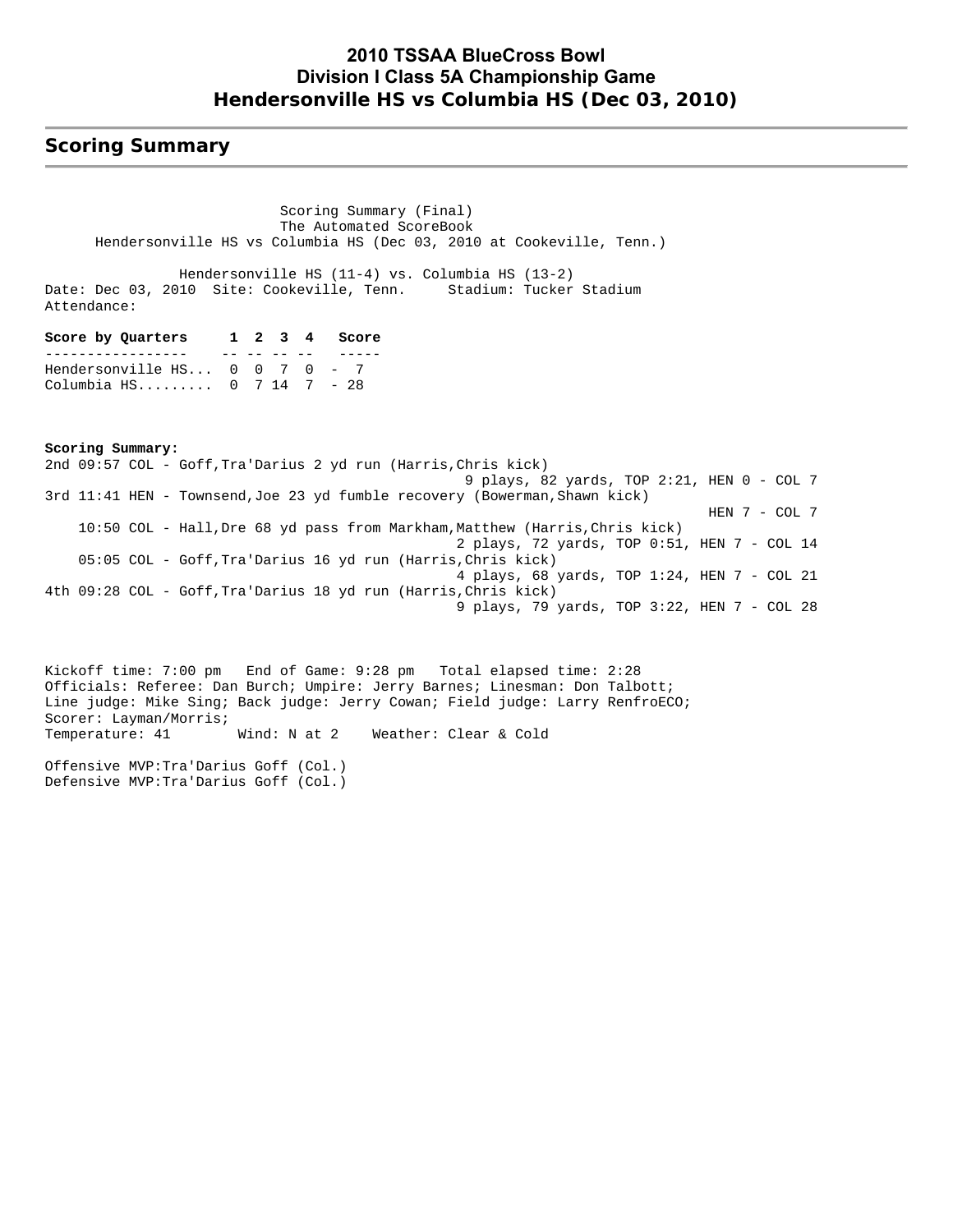#### **Team Statistics**

 Team Statistics (Final) The Automated ScoreBook Hendersonville HS vs Columbia HS (Dec 03, 2010 at Cookeville, Tenn.)  **HEN COL FIRST DOWNS................... 18 15** Rushing..................... 10 9 Passing.................... Penalty..................... 1 0 **NET YARDS RUSHING............. 124 188**  Rushing Attempts............ 40 33 Average Per Rush............ 3.1 5.7 Rushing Touchdowns.......... 0 3 Yards Gained Rushing........ 187 219 Yards Lost Rushing........... 63 31 **NET YARDS PASSING............. 164 182** Completions-Attempts-Int.... 12-20-2 8-13-0 Average Per Attempt.......... 8.2 14.0 Average Per Completion...... 13.7 22.8 Passing Touchdowns.......... 0 1 **TOTAL OFFENSE YARDS........... 288 370** Total offense plays......... 60 46 Average Gain Per Play....... 4.8 8.0 Fumbles: Number-Lost.......... 2-0 3-2 Penalties: Number-Yards....... 4-31<br>PUNTS-YARDS.................. 3-93 PUNTS-YARDS................... 3-93 3-113 Average Yards Per Punt....... 31.0<br>Net Yards Per Punt.......... 30.7 Net Yards Per Punt.......... 30.7 26.3 Inside 20................... 1 0 50+ Yards................... 0 0 Touchbacks.................. 0 0 Fair catch.................. 0 0 KICKOFFS-YARDS................ 2-106 5-281 Average Yards Per Kickoff... 53.0 56.2<br>Net Yards Per Kickoff....... 30.0 40.4 Net Yards Per Kickoff........ 30.0<br>Touchbacks 0  $\begin{tabular}{ll} \texttt{Touchbacks.}\dots\dots\dots\dots\dots\dots\dots & 0 & 1 \\ \texttt{int returns: Number-Yards-TD.} & 2-34-0 & 1-1-0 \end{tabular}$ Punt returns: Number-Yards-TD. Average Per Return.......... 17.0 1.0 Kickoff returns: Number-Yds-TD 4-59-0 2-46-0 Average Per Return........... 14.8 23.0<br>terceptions: Number-Yds-TD.. 0-0-0 2-16-0 Interceptions: Number-Yds-TD.. 0-0-0<br>Fumble Returns: Number-Yds-TD. 2-37-1 Fumble Returns: Number-Yds-TD. 2-37-1 0-0-0 Miscellaneous Yards........... 0 0 Possession Time............... 1st Quarter................. 8:39 3:21 2nd Quarter................. 5:15 6:45 3rd Quarter................. 8:36 3:24 4th Quarter................. 7:14 4:46 Third-Down Conversions........ 6 of 14 4 of 8 Fourth-Down Conversions....... 0 of 2 0 of 1<br>Red-Zone Scores-Chances....... 0-3 3-3 Red-Zone Scores-Chances....... 0-3 3-3<br>Touchdowns................. 0-3 3-3 Touchdowns.................. 0-3 3-3 Field goals................. 0-3 0-3 Sacks By: Number-Yards........ PAT Kicks..................... 1-1 4-4 Field Goals................... 0-1 0-0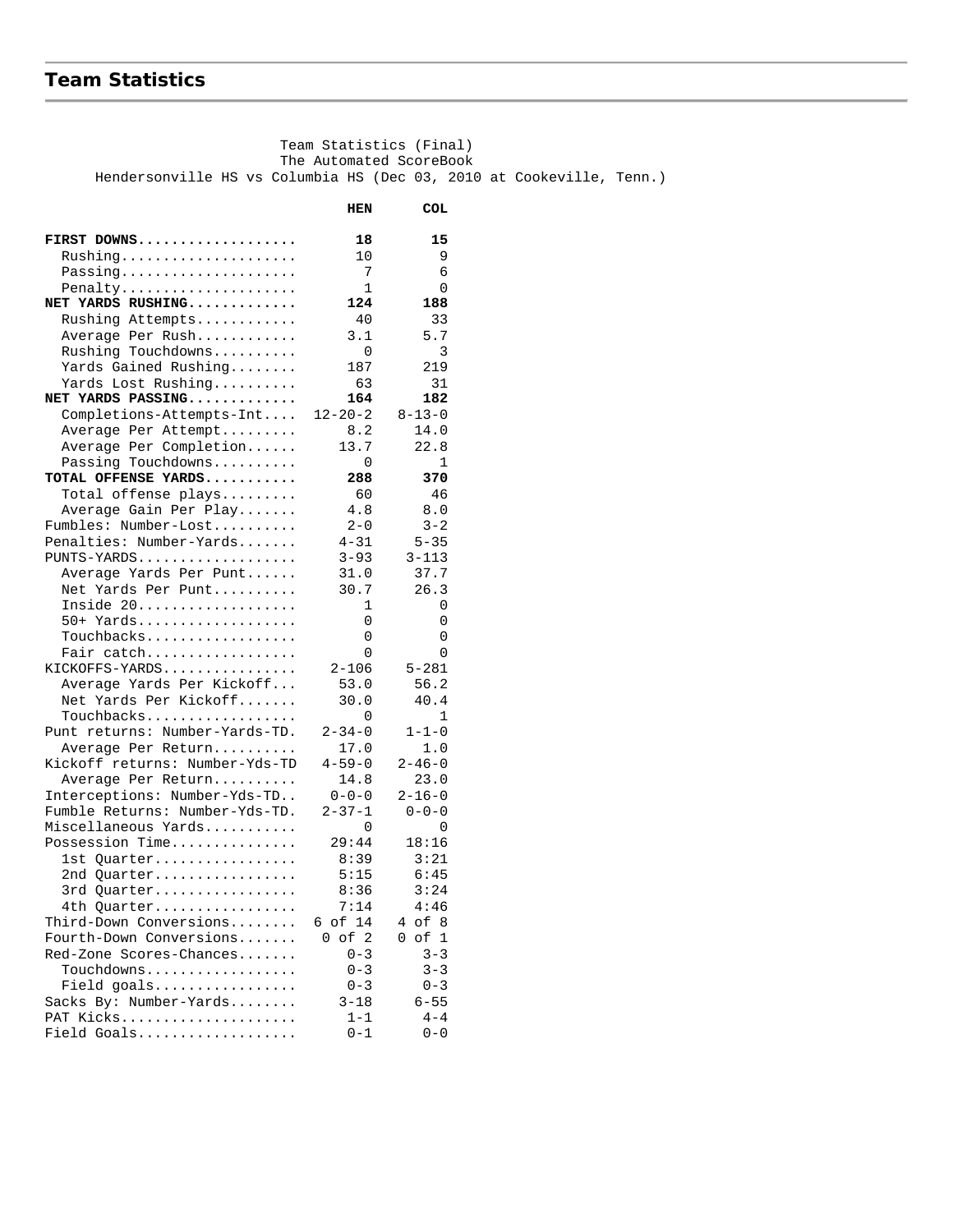### **Individual Statistics**

#### Individual Statistics (Final) The Automated ScoreBook Hendersonville HS vs Columbia HS (Dec 03, 2010 at Cookeville, Tenn.)

## **Hendersonville HS**

| No Gain Loss Net TD Lg Avg<br>Rushing                                                                                                                                        |                                                                    |                          |    |  |    | Rushing<br>------------        |  |
|------------------------------------------------------------------------------------------------------------------------------------------------------------------------------|--------------------------------------------------------------------|--------------------------|----|--|----|--------------------------------|--|
| Gray, Whit 7 56 0 56 0 19 8.0<br>Priddy, David 10 38 1 37 0 19 3.7<br>Adams, Jarrell 4 31 2 29 0 26 7.2                                                                      |                                                                    |                          |    |  |    | Martin, Chris<br>Goff, Tra'Dar |  |
|                                                                                                                                                                              |                                                                    |                          |    |  |    | Belew, Eric<br>Markham, Matt   |  |
| Howell, Elijah 3 25 0 25 0 18 8.3<br>Moore, Chris 8 25 3 22 0 8 2.8<br>Kabasu, Believe 1 4 0 4 0 4 4.0<br>Brown, Hunter 7 8 57 -49 0 8 -7.0<br>Totals 40 187 63 124 0 26 3.1 |                                                                    |                          |    |  |    | Totals                         |  |
|                                                                                                                                                                              |                                                                    |                          |    |  |    | Passing<br>------------        |  |
| Passing Cmp-Att-Int Yds TD Long Sack                                                                                                                                         |                                                                    |                          |    |  |    | Markham, Matt<br>Totals        |  |
| Brown, Hunter 12-20-2 164 0 42 6                                                                                                                                             |                                                                    |                          |    |  |    | Receiving<br>------------      |  |
| Totals 12-20-2 164 0 42 6                                                                                                                                                    |                                                                    |                          |    |  |    | Belew, Eric                    |  |
| Receiving No. Yds TD Long<br>------------------------------------                                                                                                            |                                                                    |                          |    |  |    | Hall, Dre<br>Robinson, Jon     |  |
| Jones, Nigel 5 93 0 42<br>Xant, Connor 2 21 0 14<br>Priddy, David 1 20 0 20                                                                                                  |                                                                    |                          | 14 |  |    | Totals                         |  |
|                                                                                                                                                                              |                                                                    |                          |    |  |    | Punting<br>------------        |  |
| Dye, Troy<br>Crav Whit                                                                                                                                                       | $\begin{array}{cccc} 1 & 13 & 0 & 13 \\ 1 & 6 & 0 & 6 \end{array}$ |                          |    |  |    | Belew, Eric                    |  |
|                                                                                                                                                                              |                                                                    |                          |    |  |    | Harris, Chris                  |  |
| Adams, Jarrell 1 6 0 6<br>Howell, Elijah 1 5 0 5<br>Totals 12 164 0 42                                                                                                       |                                                                    |                          |    |  |    | Totals                         |  |
|                                                                                                                                                                              |                                                                    |                          |    |  |    |                                |  |
| Punting Mo. Yds Avg Long In20<br>_______________________                                                                                                                     |                                                                    |                          |    |  | TB | All Returns<br>------------    |  |
| Bowerman, Shawn 3 93 31.0 34 1 0                                                                                                                                             |                                                                    | 3 93 31.0 34 1 0         |    |  |    | Belew, Eric<br>Totals          |  |
| Totals                                                                                                                                                                       |                                                                    |                          |    |  |    |                                |  |
| All Returns Mo.Yds.Lg No.Yds.Lg No.Yds.Lg                                                                                                                                    |                                                                    | Punts Kickoffs Intercept |    |  |    | Field goal a<br>-------------  |  |
| Jones,Nigel                                                                                                                                                                  | 0 0 0 3 42 19 0 0 0                                                |                          |    |  |    | Kickoffs                       |  |
| Adams, Jarrell 2 34 20 0 0 0 0 0 0                                                                                                                                           |                                                                    |                          |    |  |    | -------------                  |  |
|                                                                                                                                                                              |                                                                    |                          |    |  |    | Harris, Chris                  |  |
| Field goal attempts                                                                                                                                                          |                                                                    |                          |    |  |    |                                |  |
| Bowerman, Shawn 2nd 00:05 39 yds - Missed                                                                                                                                    |                                                                    |                          |    |  |    |                                |  |
| Kickoffs No. Yds TB OB Avg                                                                                                                                                   |                                                                    |                          |    |  |    |                                |  |
| _______________________<br>Bowerman, Shawn 2 106 0 0 53.0                                                                                                                    |                                                                    |                          |    |  |    |                                |  |

#### **Columbia HS**

| Rushing                                  |              | No Gain Loss Net TD Lg                                             |     |                   |                      |              |                |                   | Avg              |    |
|------------------------------------------|--------------|--------------------------------------------------------------------|-----|-------------------|----------------------|--------------|----------------|-------------------|------------------|----|
| Martin,Chris                             | 16           | 125                                                                |     | 6 119 0 39        |                      |              |                |                   | 7.4              |    |
| Goff, Tra'Darius 11                      |              | 83                                                                 |     | $\overline{0}$    |                      | 83           |                | 3 18              | 7.5              |    |
| Belew, Eric                              | 1            | 7                                                                  |     | $\overline{0}$    |                      | $7^{\circ}$  | $\mathbf{0}$   | $7\phantom{.0}\,$ | 7.0              |    |
| Markham, Matthew 5                       |              | $\overline{4}$                                                     |     | 25                |                      |              |                |                   | $-21$ 0 1 $-4.2$ |    |
| Totals                                   |              | 33 219                                                             |     | 31                |                      |              |                |                   | 188 3 39 5.7     |    |
| Passing                                  |              | Cmp-Att-Int Yds TD Long Sack                                       |     |                   |                      |              |                |                   |                  |    |
| Markham,Matthew 8-13-0                   |              |                                                                    |     |                   | 182                  | $\mathbf{1}$ |                | 68                |                  | 3  |
| Totals                                   |              | $8 - 13 - 0$                                                       |     |                   |                      |              |                | 182 1 68          |                  | 3  |
| Receiving<br>--------------------------- |              | No.                                                                | Yds |                   | TD Long<br>--------- |              |                |                   |                  |    |
| Belew, Eric                              |              | 5                                                                  | 94  |                   | $\overline{0}$       |              | 51             |                   |                  |    |
| Hall, Dre                                |              | 2                                                                  | 84  |                   | 1                    |              | 68             |                   |                  |    |
| Robinson,Jon                             |              | $\mathbf{1}$                                                       | 4   |                   | 0                    |              | $\overline{4}$ |                   |                  |    |
| Totals                                   |              | 8                                                                  | 182 |                   | $\mathbf{1}$         |              | 68             |                   |                  |    |
| Punting<br>---------                     |              | No. Yds Avg Long In20                                              |     |                   |                      |              |                |                   |                  | TВ |
| Belew, Eric                              |              | $\overline{a}$                                                     |     | $78$ 39.0         |                      |              | 39             |                   | $\overline{0}$   | 0  |
| Harris,Chris                             |              | $1$ $\,$                                                           | 35  |                   | 35.0                 |              | 35             |                   | 0                | 0  |
| Totals                                   |              | $\overline{3}$                                                     | 113 |                   | 37.7                 |              | 39             |                   | 0                | 0  |
|                                          |              | Punts Kickoffs Intercept                                           |     |                   |                      |              |                |                   |                  |    |
| All Returns<br>$- - - - - -$             |              | No.Yds.Lg No.Yds.Lg No.Yds.Lg<br>--------------------------------- |     |                   |                      |              |                |                   |                  |    |
| Belew, Eric                              |              | 1 1 1 2 46 24 2 16 16                                              |     |                   |                      |              |                |                   |                  |    |
| Totals                                   | $\mathbf{1}$ | $\mathbf{1}$                                                       |     | 1 2 46 24 2 16 16 |                      |              |                |                   |                  |    |
| Field goal attempts                      |              |                                                                    |     |                   |                      |              |                |                   |                  |    |
| Kickoffs                                 |              | No.                                                                | Yds | TВ                |                      | OВ           |                | Avg               |                  |    |
|                                          |              |                                                                    |     |                   |                      |              |                |                   |                  |    |
| Harris,Chris 5 281 1 0 56.2              |              |                                                                    |     |                   |                      |              |                |                   |                  |    |
|                                          |              |                                                                    |     |                   |                      |              |                |                   |                  |    |
|                                          |              |                                                                    |     |                   |                      |              |                |                   |                  |    |
|                                          |              |                                                                    |     |                   |                      |              |                |                   |                  |    |
|                                          |              |                                                                    |     |                   |                      |              |                |                   |                  |    |
|                                          |              |                                                                    |     |                   |                      |              |                |                   |                  |    |
|                                          |              |                                                                    |     |                   |                      |              |                |                   |                  |    |
|                                          |              |                                                                    |     |                   |                      |              |                |                   |                  |    |

**FUMBLES:** Hendersonville HS-Brown,Hunter 1-0; Moore,Chris 1-0. Columbia HS-Belew,Eric 1-1; Goff, Tra'Darius 1-1; Markham, Matthew 1-0.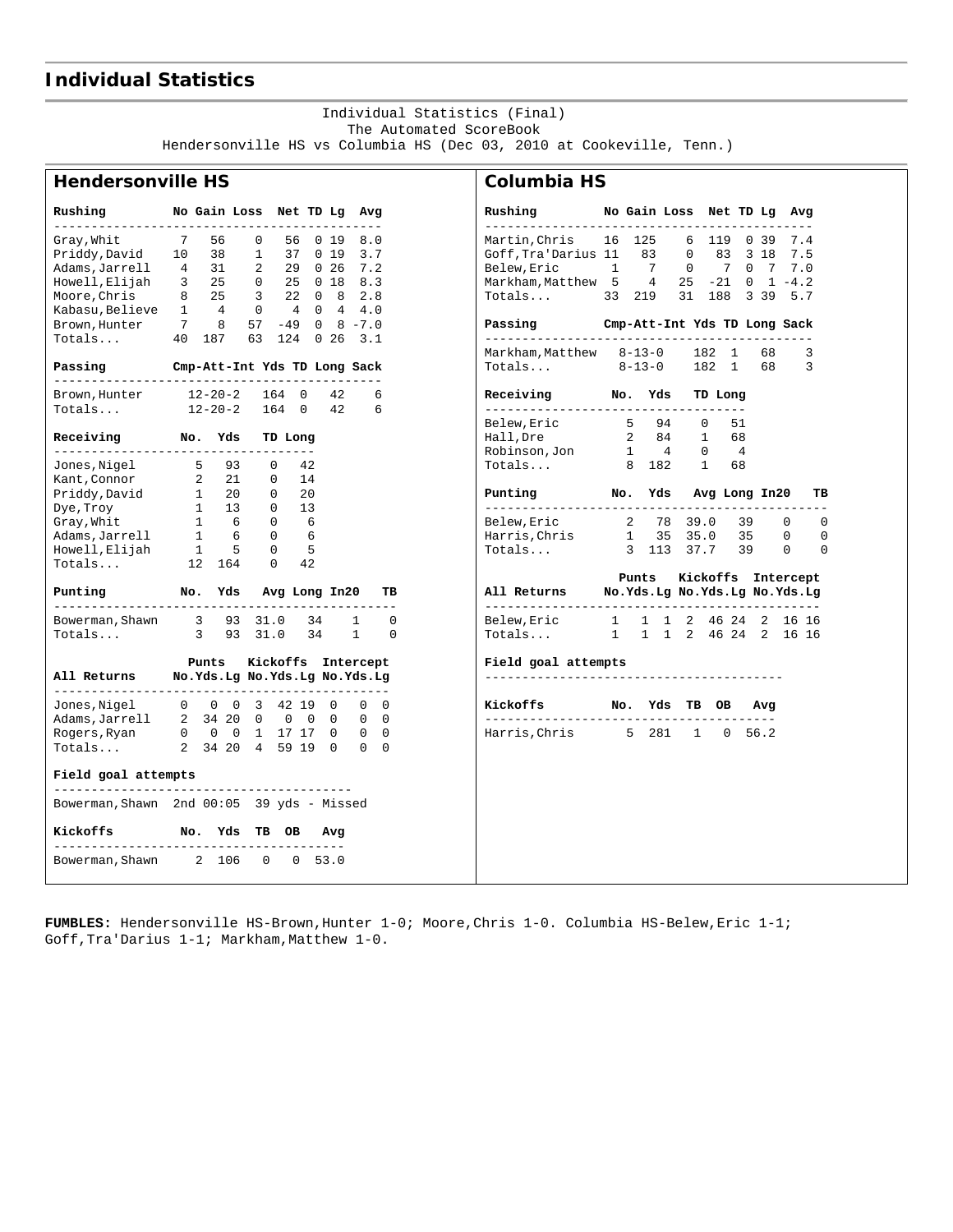## **Drive Chart**

#### Drive Chart (Final) The Automated ScoreBook Hendersonville HS vs Columbia HS (Dec 03, 2010 at Cookeville, Tenn.)

|                      |              | Drive Started                                |            |                         |                 | Drive Ended |                  |                         | Consumed         |       |  |
|----------------------|--------------|----------------------------------------------|------------|-------------------------|-----------------|-------------|------------------|-------------------------|------------------|-------|--|
| Team                 |              | Qtr Spot Time<br><u> La La La La La La L</u> |            | Obtained Spot Time      |                 | . <u>.</u>  |                  |                         | How Lost Pl-Yds  | TOP   |  |
| HEN                  | $1st$ $H11$  | 12:00                                        | Kickoff    |                         | C20             | 07:59       | Downs            |                         | $8 - 69$         | 4:01# |  |
| <b>HEN</b>           | $1st$ H $20$ | 04:56                                        | Punt       |                         | C47             | 00:18       | Punt             |                         | $9 - 33$         | 4:38  |  |
| HEN                  | 2nd H26      | 09:57                                        | Kickoff    |                         | H31             | 08:26       | Punt             |                         | $4 - 5$          | 1:31  |  |
| HEN                  | 2nd H39      | 04:47                                        | Punt       |                         | C47             | 02:28       | Interception     |                         | $4 - 14$         | 2:19  |  |
| <b>HEN</b>           | 2nd H29      | 01:30                                        | Fumble     |                         | C22             | 00:05       | Missed FG        |                         | $7 - 49$         | 1:25  |  |
| <b>HEN</b>           | 3rd H40      | 12:00                                        | Possession |                         | H40             | 12:00       | Kickoff          |                         | $0 - 0$          | 0:00  |  |
| HEN                  | 3rd C32      | 11:41                                        | Fumble     |                         | C32             | 11:41       | *TOUCHDOWN       |                         | $0 - 0$          | 0:00  |  |
| HEN                  | 3rd H20      | 10:50                                        | Kickoff    |                         | H39             | 06:29       | Punt             |                         | 7-19             | 4:21  |  |
| HEN                  | 3rd H20      | 05:05                                        | Kickoff    |                         | C21             | 00:50       | Downs            |                         | $9 - 59$         | 4:15# |  |
| HEN                  | 4th H21      | 09:28                                        | Kickoff    |                         | C49             | 04:20       | Interception     |                         | $9 - 30$         | 5:08  |  |
| HEN                  | 4th C31      | 02:06                                        | Punt       |                         | C27             | 00:00       |                  | End of half             | $4 - 4$          | 2:06# |  |
| COL                  | 1st C40      | 12:00                                        | Possession |                         | C40             | 12:00       | Kickoff          |                         | $0 - 0$          | 0:00  |  |
| COL                  | 1stC20       | 07:59                                        | Downs      |                         | H45             | 04:56       | Punt             |                         | $5 - 35$         | 3:03  |  |
| COL                  | $1st$ $C18$  | 00:18                                        | Punt       |                         | H00             |             | 09:57 *TOUCHDOWN |                         | $9 - 82$         | 2:21# |  |
| COL                  | 2nd C26      | 08:26                                        | Punt       |                         | C <sub>23</sub> | 04:47       | Punt             |                         | $6 - -3$         | 3:39  |  |
| <b>COL</b>           | 2nd $C42$    | 02:28                                        |            | Interception            | H24             | 01:30       | Fumble           |                         | $7 - 34$         | 0:58  |  |
| COL                  | 2nd C20      | 00:05                                        | Missed FG  |                         | C20             | 00:00       | End of half      |                         | $0 - 0$          | 0:05  |  |
| COL                  | 3rdC32       | 12:00                                        | Kickoff    |                         | C32             | 11:41       | Fumble           |                         | $1 - 0$          | 0:19  |  |
| COL                  | 3rd C28      | 11:41                                        | Kickoff    |                         | H00             |             | 10:50 *TOUCHDOWN |                         | $2 - 72$         | 0:51  |  |
| COL                  | 3rd C32      | 06:29                                        | Punt       |                         | H00             |             | 05:05 *TOUCHDOWN |                         | $4 - 68$         | 1:24# |  |
| COL                  | 3rd C21      | 00:50                                        | Downs      |                         | H00             |             | 09:28 *TOUCHDOWN |                         | $9 - 79$         | 3:22# |  |
| COL                  | 4th C13      | 04:20                                        |            | Interception C16        |                 | 02:06       | Punt             |                         | $3 - 3$          | 2:14  |  |
| HEN                  |              |                                              | 1st        | 2nd                     | 3rd             | 4th         | 1st              | 2nd                     |                  |       |  |
|                      |              |                                              | Qtr        | Qtr                     | Qtr             | Qtr         | Half             | Half<br>-----------     | Total            |       |  |
| Time of possession   |              |                                              |            | 08:39 05:15 08:36 07:14 |                 |             |                  | 13:54 15:50 29:44       |                  |       |  |
| 3rd Down Conversions |              |                                              | 3/5        | 0/3                     | 1/3             | 2/3         | 3/8              | 3/6                     | 6/14             |       |  |
| Avg Field Position   |              |                                              | H15        | H31                     | H20             | H45         | H25              | H32                     | H <sub>2</sub> 8 |       |  |
| 4th Down Conversions |              |                                              | 0/1        | 0/0                     | 0/1             | 0/0         | 0/1              | 0/1                     | 0/2              |       |  |
| COL                  |              |                                              | 1st        | 2nd                     | 3rd             | 4th         | 1st              | 2nd                     |                  |       |  |
|                      |              |                                              | Qtr        | Qtr                     | Qtr             | Qtr         | Half             | Half                    | Total            |       |  |
| Time of possession   |              |                                              |            | 03:21 06:45 03:24 04:46 |                 |             |                  | $10:06$ $08:10$ $18:16$ |                  |       |  |
| 3rd Down Conversions |              |                                              | 0/1        | 3/5                     | 0/0             | 1/2         | 3/6              | 1/2                     | 4/8              |       |  |
| Avg Field Position   |              |                                              | C19        | C29                     | C28             | C13         | C25              | C <sub>25</sub>         | C <sub>25</sub>  |       |  |
| 4th Down Conversions |              |                                              | 0/0        | 0/1                     | 0/0             | 0/0         | 0/1              | 0/0                     | 0/1              |       |  |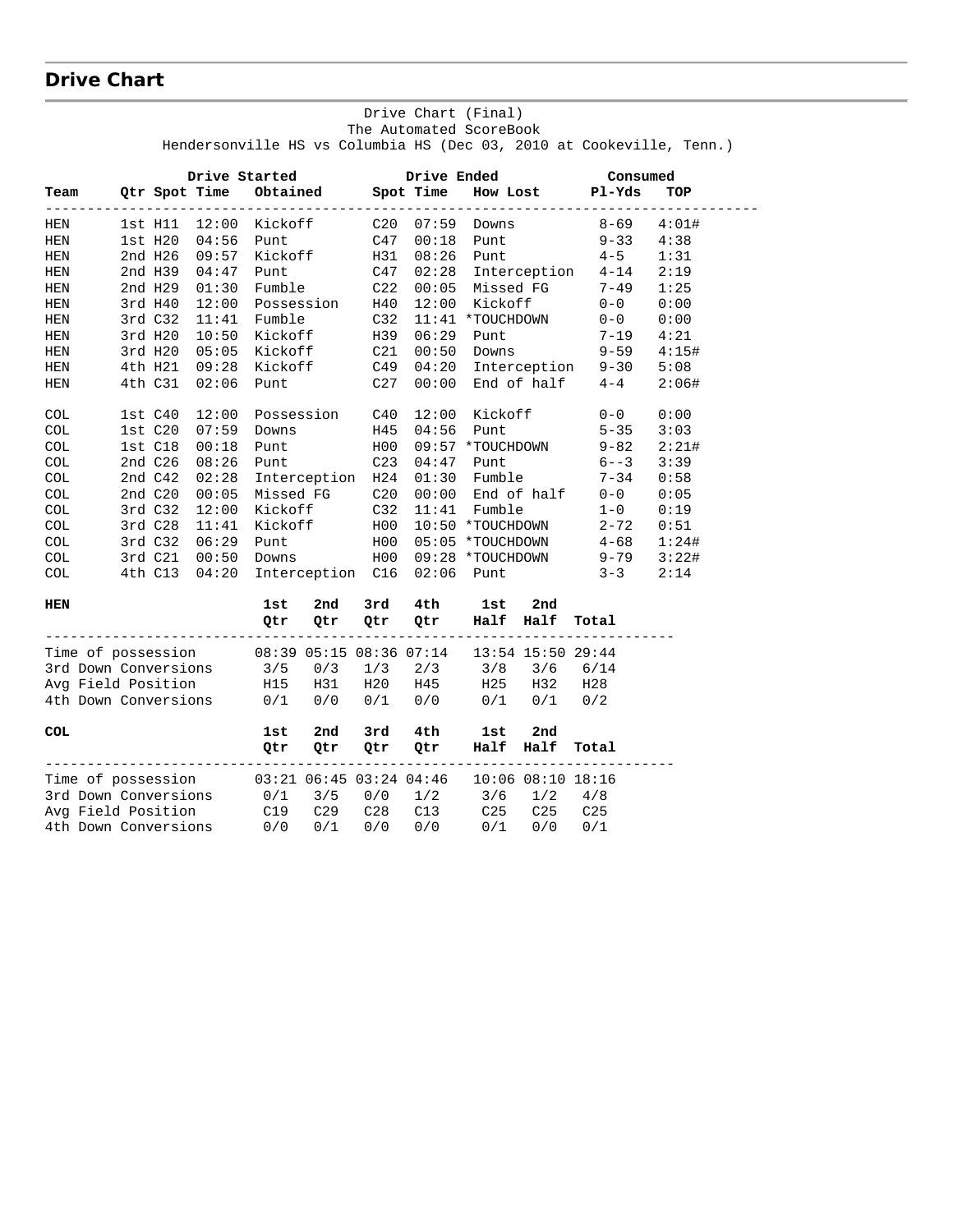#### Drive Chart (By Quarter)

|            |             |       | Drive Started Norweg             |                 |       | Drive Ended       | Consumed |            |
|------------|-------------|-------|----------------------------------|-----------------|-------|-------------------|----------|------------|
| Team       |             |       | Qtr Spot Time Obtained Spot Time |                 |       | How Lost Pl-Yds   |          | <b>TOP</b> |
| <b>COL</b> |             |       | 1st C40 12:00 Possession         | C40             | 12:00 | Kickoff           | $0 - 0$  | 0:00       |
| <b>HEN</b> | $1st$ $H11$ | 12:00 | Kickoff                          | C20             | 07:59 | Downs             | $8 - 69$ | 4:01#      |
| <b>COL</b> | 1st C20     | 07:59 | Downs                            | H45             | 04:56 | <b>Punt</b>       | $5 - 35$ | 3:03       |
| <b>HEN</b> | 1st H2O     | 04:56 | <b>Punt</b>                      | C47             | 00:18 | <b>Punt</b>       | $9 - 33$ | 4:38       |
| <b>COL</b> | 1st C18     | 00:18 | <b>Punt</b>                      | H00             | 09:57 | *TOUCHDOWN        | $9 - 82$ | 2:21#      |
| <b>HEN</b> | 2nd H26     | 09:57 | Kickoff                          | H31             | 08:26 | Punt              | $4 - 5$  | 1:31       |
| <b>COL</b> | 2nd C26     | 08:26 | Punt                             | C <sub>23</sub> | 04:47 | Punt              | $6 - -3$ | 3:39       |
| <b>HEN</b> | 2nd H39     | 04:47 | Punt                             | C47             | 02:28 | Interception      | $4 - 14$ | 2:19       |
| <b>COL</b> | 2nd C42     | 02:28 | Interception                     | H24             | 01:30 | Fumble 7-34       |          | 0:58       |
| HEN        | 2nd H29     | 01:30 | Fumble                           | C <sub>22</sub> | 00:05 | Missed FG         | $7 - 49$ | 1:25       |
| <b>COL</b> | 2nd C20     | 00:05 | Missed FG                        | C20             | 00:00 | End of half       | $0 - 0$  | 0:05       |
| <b>HEN</b> | 3rd H40     | 12:00 | Possession                       | H40             | 12:00 | Kickoff           | $0 - 0$  | 0:00       |
| <b>COL</b> | 3rd C32     | 12:00 | Kickoff                          | C <sub>32</sub> | 11:41 | Fumble            | $1 - 0$  | 0:19       |
| <b>HEN</b> | 3rd C32     | 11:41 | Fumble                           | C <sub>32</sub> | 11:41 | *TOUCHDOWN        | $0 - 0$  | 0:00       |
| <b>COL</b> | 3rd C28     | 11:41 | Kickoff                          | H00             | 10:50 | *TOUCHDOWN        | $2 - 72$ | 0:51       |
| <b>HEN</b> | 3rd H20     | 10:50 | Kickoff                          | H39             | 06:29 | Punt              | $7 - 19$ | 4:21       |
| <b>COL</b> | 3rd C32     | 06:29 | Punt                             | H00             | 05:05 | *TOUCHDOWN        | $4 - 68$ | 1:24#      |
| <b>HEN</b> | 3rd H20     | 05:05 | Kickoff                          | C21             | 00:50 | Downs             | $9 - 59$ | 4:15#      |
| <b>COL</b> | 3rd C21     | 00:50 | Downs                            | H00             |       | 09:28 *TOUCHDOWN  | $9 - 79$ | 3:22#      |
| HEN        | 4th H21     | 09:28 | Kickoff                          | C49             | 04:20 | Interception 9-30 |          | 5:08       |
| <b>COL</b> | 4th C13     | 04:20 | Interception C16                 |                 | 02:06 | Punt              | $3 - 3$  | 2:14       |
| <b>HEN</b> | 4th C31     | 02:06 | <b>Punt</b>                      | C27             | 00:00 | End of half       | $4 - 4$  | 2:06#      |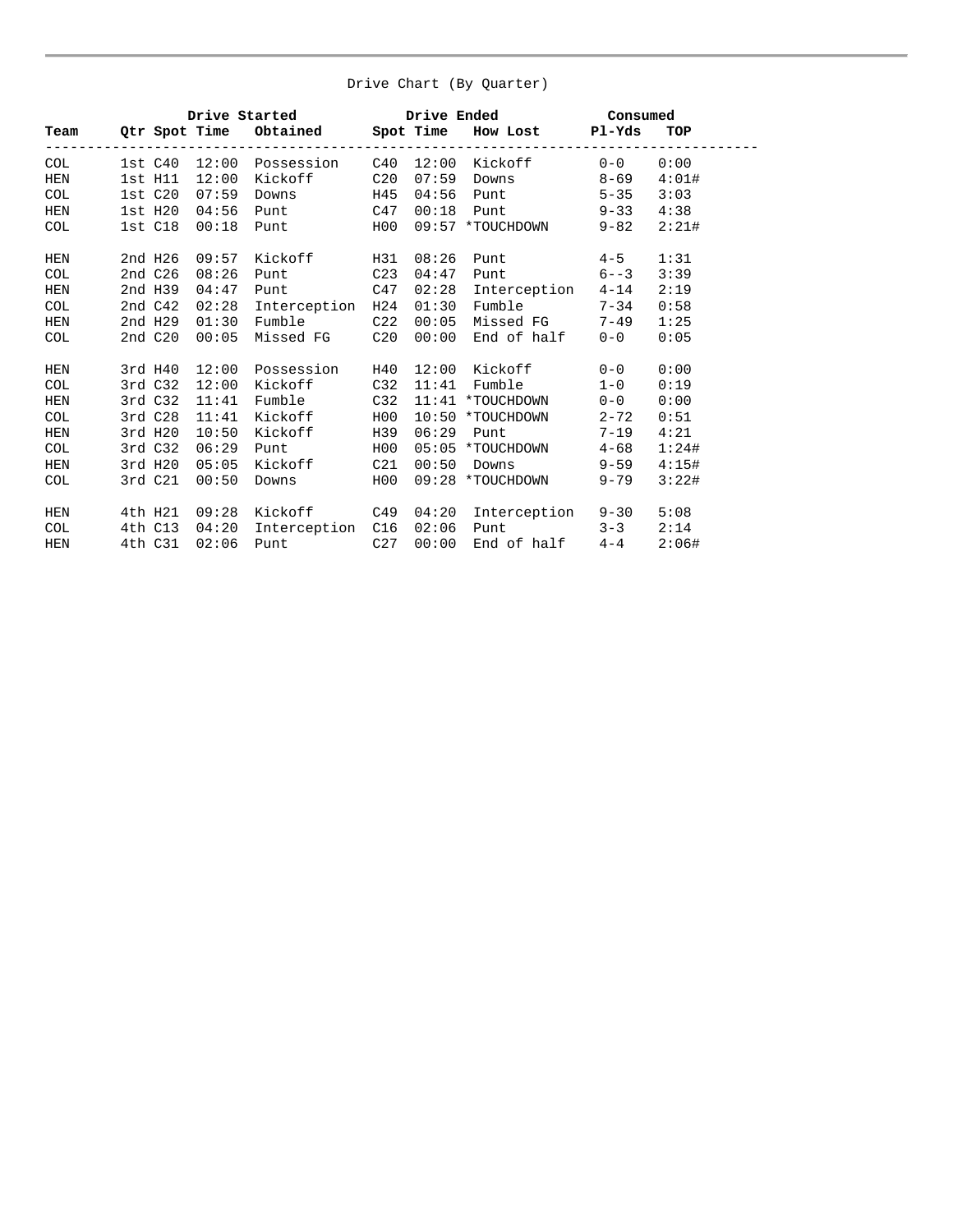### **Defensive Statistics**

 Defensive Statistics (Final) The Automated ScoreBook Hendersonville HS vs Columbia HS (Dec 03, 2010 at Cookeville, Tenn.)

|         | Hendersonville HS<br>## Player | Solo              | Ast               | Tot                        |                      |           |                      |      |   | TFL/Yds FF FR-Yd Intc BrUp Blkd Sack/Yds QH |   |
|---------|--------------------------------|-------------------|-------------------|----------------------------|----------------------|-----------|----------------------|------|---|---------------------------------------------|---|
| 57      | Townsend, Joe                  | 5                 | 2                 | 7                          | 3.0/12               | ÷.        | $0 - 23$             |      |   | 1.0/7                                       | 1 |
| 69      | Russell, Cayman                | 4                 | 3                 | 7                          | 1.0/5                |           | $\ddot{\phantom{a}}$ |      |   | 0.5/4                                       |   |
| 81      | Dye, Chad                      | 5                 | $\mathbf{1}$      | 6                          | 1.5/6                | 1         |                      |      |   | 0.5/4                                       |   |
| 20      | Priddy, David                  | 5                 |                   | 5                          | $\ddot{\phantom{0}}$ |           |                      |      |   |                                             |   |
|         | 34 Gray, Whit                  | $\overline{2}$    | $\overline{a}$    | 4                          | 0.5/2                |           |                      |      |   |                                             |   |
| 2       | Bozman, Taylor                 | 1                 | 2                 | 3                          | 1.0/3                |           | $1 - 9$              |      |   | 1.0/3                                       |   |
| 4       | Jones, Nigel                   | 2                 |                   | 2                          | ٠                    | $\bullet$ |                      |      |   |                                             |   |
| 7       | Kant, Connor                   | 2                 |                   | 2                          |                      | 1         | $\ddot{\phantom{a}}$ |      |   |                                             |   |
| 21      | Patton, Jeff                   | 2                 |                   | 2                          |                      |           | $1 - 5$              |      | 1 |                                             |   |
| 12      | Howell, Elijah                 | 1                 | $\mathbf{1}$      | 2                          |                      |           |                      |      |   |                                             |   |
| 85      | Hogin, Julian                  | $\mathbf{1}$      | $\mathbf{1}$      | $\overline{2}$             |                      |           |                      |      |   |                                             |   |
| 52      | West, Brandon                  | 1                 |                   | 1                          |                      |           |                      |      |   |                                             |   |
| 23      | Rogers, Ryan                   | $\mathbf 1$       |                   | $\mathbf{1}$               |                      |           |                      |      |   |                                             |   |
|         | 45 Lamb, Austin                | 1                 |                   | 1                          |                      |           |                      |      |   |                                             |   |
|         | 80 Dye, Troy                   | $\mathbf{1}$      |                   | $\mathbf{1}$               | 1.0/2                |           |                      |      |   |                                             |   |
|         | Columbia HS                    |                   |                   |                            |                      |           |                      |      |   |                                             |   |
|         | ## Player                      | Solo              | Ast               | Tot                        |                      |           |                      |      |   | TFL/Yds FF FR-Yd Intc BrUp Blkd Sack/Yds QH |   |
|         |                                |                   |                   |                            |                      |           |                      |      |   |                                             |   |
|         |                                |                   |                   |                            |                      |           |                      |      |   |                                             |   |
|         | 30 Goff, Tra'Darius            | 12                | 5                 | 17                         | 1.0/7                |           |                      |      |   | 1.0/7                                       | 1 |
| 54      | Mason, Shaquille               | 6                 | $\overline{a}$    | 8                          | 2.0/9                |           |                      |      |   | 1.0/8                                       |   |
| 59      |                                |                   |                   |                            |                      |           |                      |      |   |                                             |   |
|         | Webb, Luke                     | 5<br>6            | 3<br>$\mathbf{1}$ | 8<br>7                     | 1.5/6                | 1<br>1    |                      |      |   | 1.0/5                                       |   |
| 87      | Harvey, John                   |                   | $\overline{2}$    |                            | 2.0/17               |           |                      |      |   | 1.0/16                                      |   |
| 10      | Bullock, Javon                 | 3<br>2            | $\overline{2}$    | 5<br>4                     |                      |           |                      |      |   | 2.0/19                                      | 3 |
| 1       | 50 Braden, Jonathan            | 3                 | $\overline{a}$    |                            | 2.5/20               |           |                      |      |   |                                             |   |
|         | Sisco, Gerald                  |                   |                   | 3                          |                      |           |                      |      |   |                                             |   |
|         | 14 Tate, Tre                   | 3<br>2            | $\mathbf{1}$      | 3                          |                      |           |                      |      |   |                                             |   |
|         | 21 Matheny, Ashton             |                   |                   | 3                          |                      |           |                      |      |   |                                             |   |
| 7       | Belew, Eric                    | 2<br>$\mathbf{1}$ | $\mathbf{1}$      | 2                          |                      |           |                      | 2-16 |   |                                             |   |
| 83      | McCaig, Greyson                |                   |                   | 2                          |                      |           |                      |      |   |                                             |   |
| 40      | McNeece, Ian                   | 1<br>1            |                   | 1                          |                      |           |                      |      |   |                                             |   |
| 56      | Owens, Desmond                 |                   |                   | $\mathbf 1$                |                      |           |                      |      |   |                                             |   |
| 13      | Booker, Travis                 | 1                 |                   | 1                          |                      |           |                      |      |   |                                             |   |
| 9<br>78 | Tate, Haden<br>Hughes, Kenneth | 1<br>$\mathbf{1}$ |                   | $\mathbf 1$<br>$\mathbf 1$ |                      |           |                      |      | 1 |                                             |   |

#### **Participation Report**

Participation Report (Final)

The Automated ScoreBook

Hendersonville HS vs Columbia HS (Dec 03, 2010 at Cookeville, Tenn.)

 Hendersonville HS: 2-Bozman,Taylor, 4-Jones,Nigel, 5-Adams,Jarrell, 7-Kant,Connor, 8-Brown,Hunter, 12-Howell,Elijah,

 20-Priddy,David, 21-Patton,Jeff, 23-Rogers,Ryan, 33-Moore,Chris, 34-Gray,Whit, 35-Kabasu,Believe, 38- Bowerman, Shawn,

 45-Lamb,Austin, 52-West,Brandon, 57-Townsend,Joe, 69-Russell,Cayman, 80-Dye,Troy, 81-Dye,Chad, 85- Hogin,Julian.

 Columbia HS: 1-Sisco,Gerald, 3-Martin,Chris, 4-Harris,Chris, 5-Hall,Dre, 6-Owens,Harlan, 7- Belew, Eric, 8-Markham, Matthew,

 9-Tate,Haden, 10-Bullock,Javon, 12-Robinson,Jon, 13-Booker,Travis, 14-Tate,Tre, 21-Matheny,Ashton, 30-Goff,Tra'Darius,

 40-McNeece,Ian, 50-Braden,Jonathan, 54-Mason,Shaquille, 56-Owens,Desmond, 59-Webb,Luke, 78- Hughes,Kenneth, 83-McCaig,Greyson,

87-Harvey,John.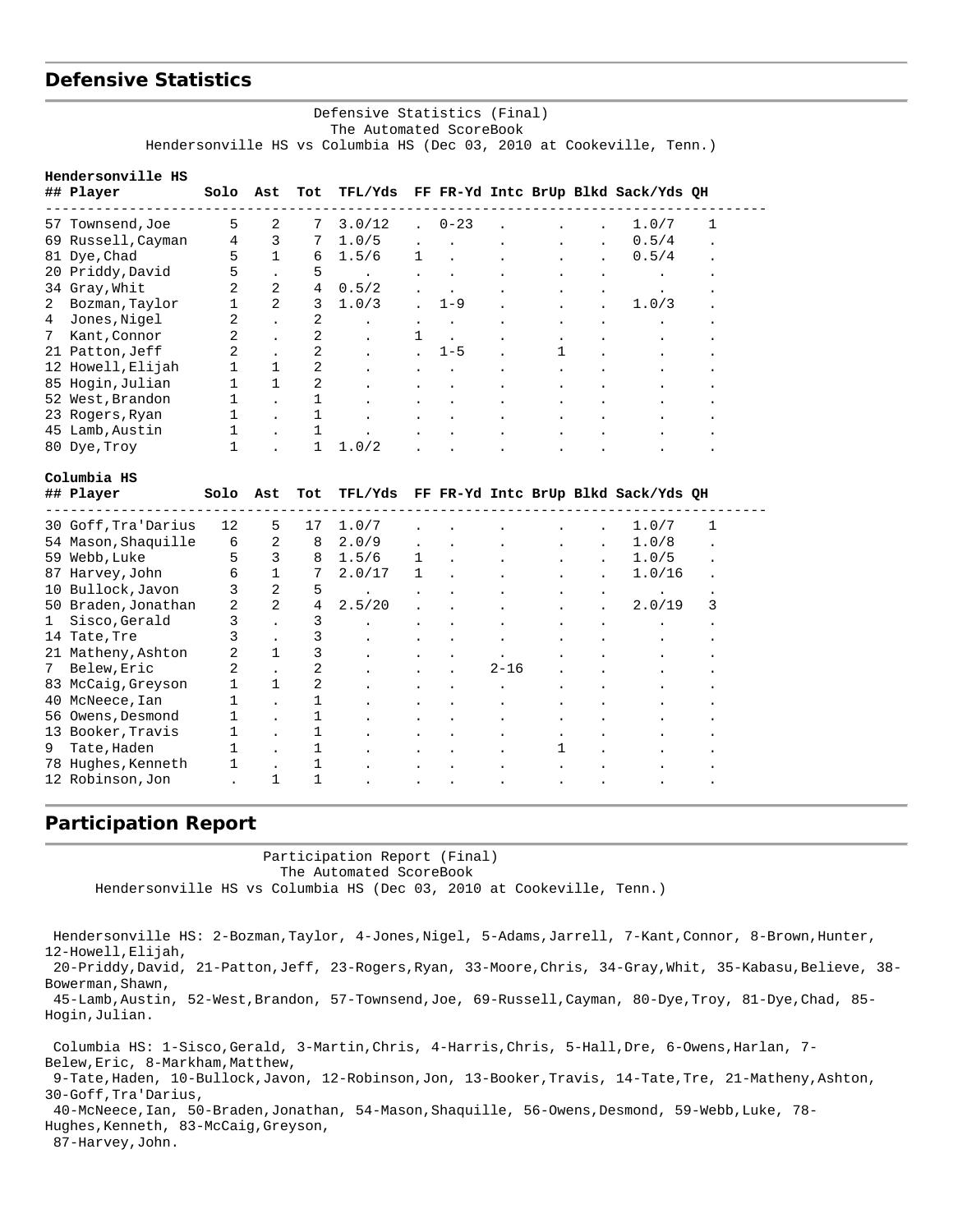#### **Box Score**

 Box Score (Final) Hendersonville HS vs Columbia HS (Dec 03, 2010 at Cookeville, Tenn.)

#### **Score by Quarters 1 2 3 4 Score** ----------------- -- -- -- -- -----

Hendersonville  $HS...$  0 0 7 0 - 7 Record:  $(11-4)$ Columbia HS......... 0 7 14 7 - 28 Record: (13-2)

#### **Scoring Summary:**

2nd 09:57 COL - Goff,Tra'Darius 2 yd run (Harris,Chris kick), 9-82 2:21, HEN 0 - COL 7 3rd 11:41 HEN - Townsend,Joe 23 yd fumble recovery (Bowerman,Shawn kick), , HEN 7 - COL 7 10:50 COL - Hall,Dre 68 yd pass from Markham,Matthew (Harris,Chris kick), 2-72 0:51, HEN 7 - COL 14 05:05 COL - Goff,Tra'Darius 16 yd run (Harris,Chris kick), 4-68 1:24, HEN 7 - COL 21 4th 09:28 COL - Goff,Tra'Darius 18 yd run (Harris,Chris kick), 9-79 3:22, HEN 7 - COL 28

|                            | HEN           | COL          |
|----------------------------|---------------|--------------|
| FIRST DOWNS                | 18            | 15           |
| RUSHES-YARDS (NET)         | $40 - 124$    | $33 - 188$   |
| PASSING YDS (NET)          | 164           | 182          |
| Passes Att-Comp-Int        | $20 - 12 - 2$ | $13 - 8 - 0$ |
| TOTAL OFFENSE PLAYS-YARDS  | 60-288        | $46 - 370$   |
| Fumble Returns-Yards       | $2 - 37$      | $0 - 0$      |
| Punt Returns-Yards         | $2 - 34$      | $1 - 1$      |
| Kickoff Returns-Yards      | $4 - 59$      | $2 - 46$     |
| Interception Returns-Yards | $0 - 0$       | $2 - 16$     |
| Punts (Number-Avg)         | $3 - 31.0$    | $3 - 37.7$   |
| Fumbles-Lost               | $2 - 0$       | $3 - 2$      |
| Penalties-Yards            | $4 - 31$      | $5 - 35$     |
| Possession Time            | 29:44         | 18:16        |
| Third-Down Conversions     | 6 of 14       | 4 of 8       |
| Fourth-Down Conversions    | $0$ of $2$    | of 1<br>0    |
| Red-Zone Scores-Chances    | $0 - 3$       | $3 - 3$      |
| Sacks By: Number-Yards     | $3 - 18$      | $6 - 55$     |

RUSHING: Hendersonville HS-Gray, Whit 7-56; Priddy, David 10-37; Adams,Jarrell 4-29; Howell,Elijah 3-25; Moore,Chris 8-22; Kabasu,Believe 1-4; Brown,Hunter 7-minus 49. Columbia HS-Martin,Chris 16-119; Goff,Tra'Darius 11-83; Belew, Eric 1-7; Markham, Matthew 5-minus 21.

**PASSING:** Hendersonville HS-Brown,Hunter 12-20-2-164. Columbia HS-Markham,Matthew 8-13-0-182.

RECEIVING: Hendersonville HS-Jones, Nigel 5-93; Kant, Connor 2-21; Priddy,David 1-20; Dye,Troy 1-13; Gray,Whit 1-6; Adams,Jarrell 1-6; Howell,Elijah 1-5. Columbia HS-Belew,Eric 5-94; Hall,Dre 2-84; Robinson,Jon 1-4.

**INTERCEPTIONS:** Hendersonville HS-None. Columbia HS-Belew,Eric 2-16.

**FUMBLES:** Hendersonville HS-Brown,Hunter 1-0; Moore,Chris 1-0. Columbia HS-Markham,Matthew 1-0; Belew,Eric 1-1; Goff,Tra'Darius 1-1.

Stadium: Tucker Stadium Attendance: 0 Kickoff time: 7:00 pm End of Game: 9:28 pm Total elapsed time: 2:28 Officials: Referee: Dan Burch; Umpire: Jerry Barnes; Linesman: Don Talbott; Line judge: Mike Sing; Back judge: Jerry Cowan; Field judge: Larry RenfroECO; Scorer: Layman/Morris; Temperature: 41 Wind: N at 2 Weather: Clear & Cold

Offensive MVP:Tra'Darius Goff (Col.) Defensive MVP:Tra'Darius Goff (Col.)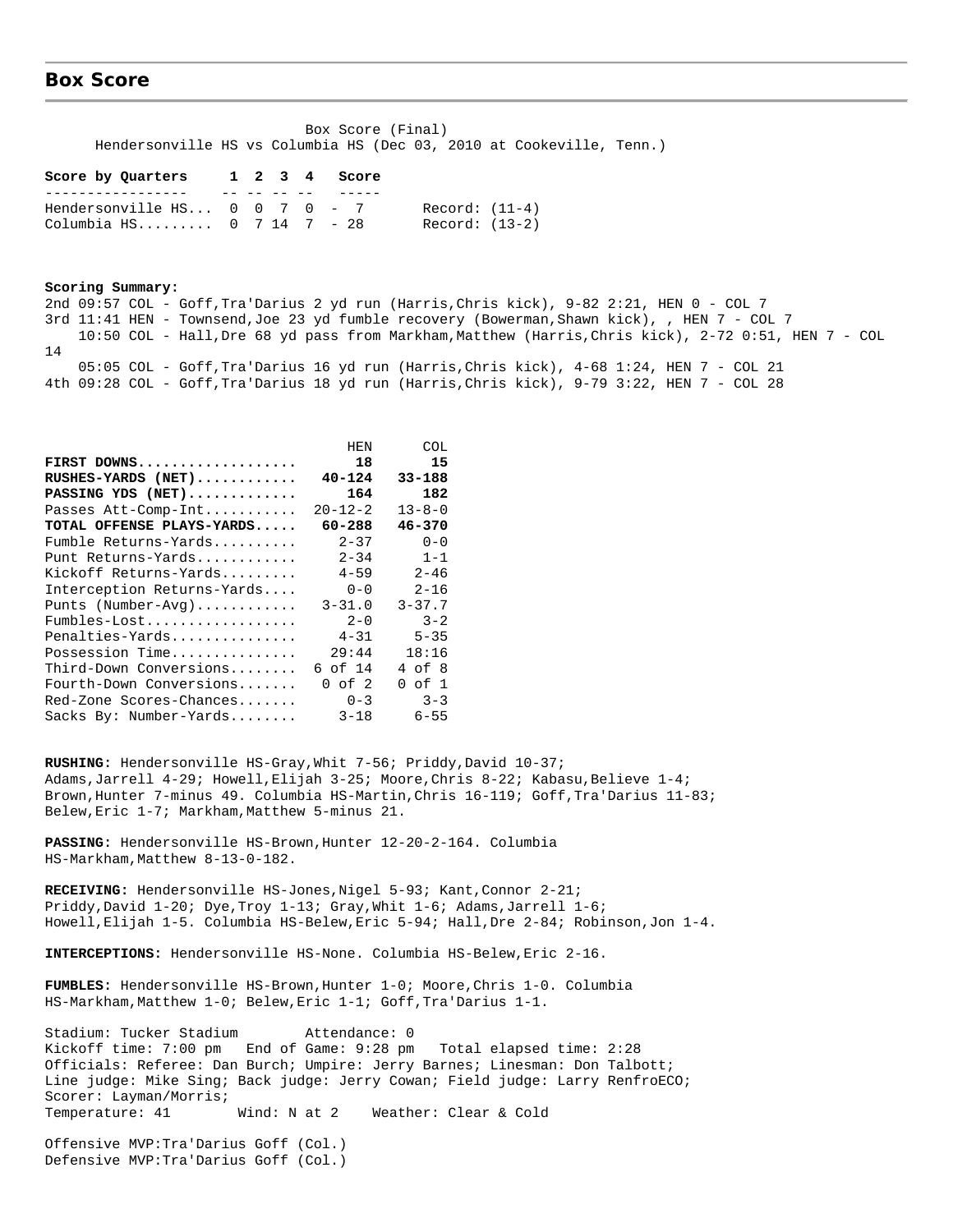Hendersonville HS vs Columbia HS (Dec 03, 2010 at Cookeville, Tenn.)

**SACKS (UA-A):** Hendersonville HS-Dye,Chad 0-1; Bozman,Taylor 1-0; Russell,Cayman 0-1; Townsend,Joe 1-0. Columbia HS-Braden,Jonathan 2-0; Harvey,John 1-0; Mason,Shaquille 1-0; Goff,Tra'Darius 1-0; Webb,Luke 1-0.

**TACKLES (UA-A):** Hendersonville HS-Townsend,Joe 5-2; Russell,Cayman 4-3; Dye,Chad 5-1; Priddy,David 5-0; Gray,Whit 2-2; Bozman,Taylor 1-2; Patton,Jeff 2-0; Jones,Nigel 2-0; Kant,Connor 2-0; Howell,Elijah 1-1; Hogin,Julian 1-1; Rogers,Ryan 1-0; Lamb,Austin 1-0; Dye,Troy 1-0; West,Brandon 1-0. Columbia HS-Goff,Tra'Darius 12-5; Mason,Shaquille 6-2; Webb,Luke 5-3; Harvey,John 6-1; Bullock,Javon 3-2; Braden,Jonathan 2-2; Tate,Tre 3-0; Sisco,Gerald 3-0; Matheny, Ashton 2-1; Belew, Eric 2-0; McCaig, Greyson 1-1; McNeece, Ian 1-0; Booker,Travis 1-0; Owens,Desmond 1-0; Tate,Haden 1-0; Hughes,Kenneth 1-0; Robinson,Jon 0-1.

#### **Player participation:**

Hendersonville HS: 2-Bozman,Taylor, 4-Jones,Nigel, 5-Adams,Jarrell, 7-Kant,Connor, 8-Brown,Hunter, 12- Howell,Elijah, 20-Priddy,David, 21-Patton,Jeff, 23-Rogers,Ryan, 33-Moore,Chris, 34-Gray,Whit, 35-Kabasu,Believe, 38- Bowerman, Shawn, 45-Lamb,Austin, 52-West,Brandon, 57-Townsend,Joe, 69-Russell,Cayman, 80-Dye,Troy, 81-Dye,Chad, 85- Hogin,Julian.

Columbia HS: 1-Sisco,Gerald, 3-Martin,Chris, 4-Harris,Chris, 5-Hall,Dre, 6-Owens,Harlan, 7-Belew,Eric, 8-Markham, Matthew, 9-Tate,Haden, 10-Bullock,Javon, 12-Robinson,Jon, 13-Booker,Travis, 14-Tate,Tre, 21-Matheny,Ashton, 30- Goff,Tra'Darius, 40-McNeece,Ian, 50-Braden,Jonathan, 54-Mason,Shaquille, 56-Owens,Desmond, 59-Webb,Luke, 78- Hughes,Kenneth, 83-McCaig,Greyson, 87-Harvey,John.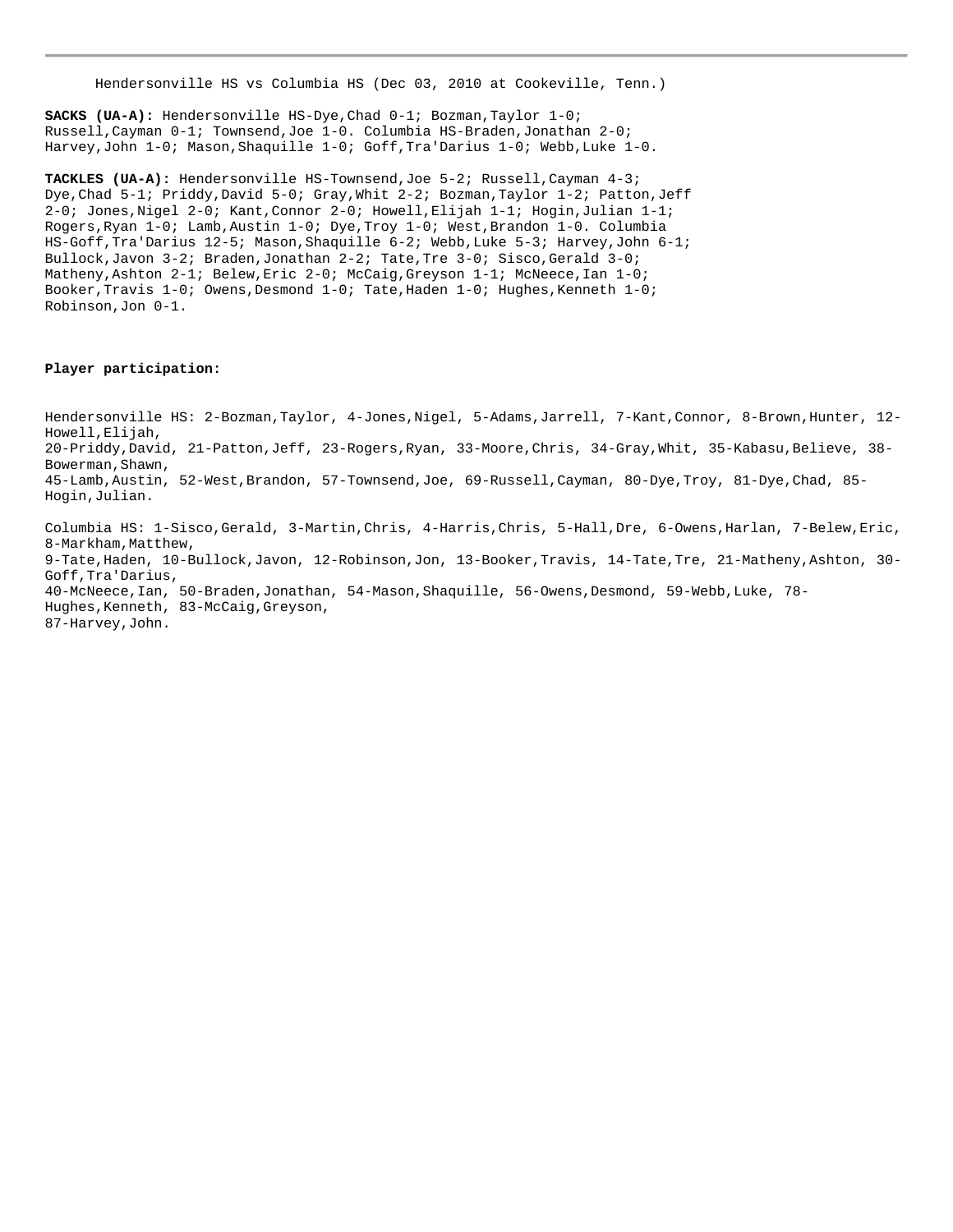## **Play-by-Play Summary (1st Quarter)**

| H 1-10 H40<br>Change of possession, COL ball on COL40, 1st and 10.                                                                          |  |
|---------------------------------------------------------------------------------------------------------------------------------------------|--|
| Harris, Chris kickoff 60 yards to the HENO, Jones, Nigel return 11 yards<br>to the HEN11 (McNeece, Ian).                                    |  |
| HENDERSONVILLE HS drive start at 12:00.<br>H 1-10 H11                                                                                       |  |
| H 1-10 H11<br>Brown, Hunter pass complete to Jones, Nigel for 42 yards to the COL47, 1ST<br>DOWN HEN (Belew, Eric).                         |  |
| H 1-10 C47<br>Brown, Hunter sacked for loss of 3 yards to the 50 yardline<br>(Braden, Jonathan).                                            |  |
| H 2-13 H50<br>Priddy, David rush for 3 yards to the COL47 (Goff, Tra'Darius).                                                               |  |
| H 3-10 C47<br>Brown, Hunter pass complete to Jones, Nigel for 18 yards to the COL29, 1ST<br><b>DOWN HEN</b> (Goff, Tra'Darius).             |  |
| H 1-10 C29<br>Gray, Whit rush for 4 yards to the COL25 (Webb, Luke).                                                                        |  |
| H 2-6 C25<br>Priddy, David rush for loss of 1 yard to the COL26                                                                             |  |
| (Braden,Jonathan;Mason,Shaquille).                                                                                                          |  |
| H 3-7 C26<br>Brown, Hunter pass complete to Gray, Whit for 6 yards to the COL20<br>(McCaig, Greyson).                                       |  |
| Priddy, David rush for no gain to the COL20 (Harvey, John; Webb, Luke).<br>H 4-1 C20<br>------ 8 plays, 69 yards, TOP 04:01 --------------- |  |
| C 1-10 C20<br>COLUMBIA HS drive start at 07:59.                                                                                             |  |
| $C_1-10C_20$<br>Martin, Chris rush for 2 yards to the COL22 (Townsend, Joe).                                                                |  |
| $C2-8 C22$<br>Martin, Chris rush for 28 yards to the 50 yardline, 1ST DOWN COL                                                              |  |
| $(Patton, Jeff)$ .                                                                                                                          |  |
| $C_1-10C50$<br>Markham, Matthew sacked for loss of 3 yards to the COL47 (Bozman, Taylor).                                                   |  |
| C 2-13 C47<br>Goff, Tra'Darius rush for 7 yards to the HEN46                                                                                |  |
| (Howell, Elijah; Bozman, Taylor).                                                                                                           |  |
| $C$ 3-6 H46<br>Goff, Tra'Darius rush for 1 yard to the HEN45 (Dye, Chad).                                                                   |  |
| $C$ 4-5 H45<br>Belew, Eric punt 39 yards to the HEN6, Adams, Jarrell return 14 yards to                                                     |  |
| the HEN20 (Tate, Tre).                                                                                                                      |  |
| ------------- 5 plays, 35 yards, TOP 03:03 ---------------                                                                                  |  |
| H 1-10 H20<br>HENDERSONVILLE HS drive start at 04:56.                                                                                       |  |
| H 1-10 H20<br>Brown, Hunter pass complete to Kant, Connor for 7 yards to the HEN27                                                          |  |
| (Harvey, John).                                                                                                                             |  |
| H 2-3 H 27<br>Moore, Chris rush for no gain to the HEN27 (Webb, Luke).                                                                      |  |
| H 3-3 H 27<br>Brown, Hunter pass complete to Jones, Nigel for 13 yards to the HEN40, 1ST                                                    |  |
| <b>DOWN HEN</b> (Sisco, Gerald), QB hurry by Goff, Tra'Darius.                                                                              |  |
| Moore, Chris rush for 2 yards to the HEN42 (Goff, Tra'Darius).<br>H 1-10 H40                                                                |  |
| H 2-8 H 42<br>Brown, Hunter pass complete to Jones, Nigel for 7 yards to the HEN49<br>(Tate, Haden).                                        |  |
| Priddy, David rush for 2 yards to the COL49, 1ST DOWN HEN<br>H 3-1 H 49                                                                     |  |
| (Goff, Tra'Darius).                                                                                                                         |  |
| Priddy, David rush for no gain to the COL49 (Mason, Shaquille).<br>H 1-10 C49                                                               |  |
| H 2-10 C49<br>Brown, Hunter pass complete to Howell, Elijah for 5 yards to the COL44<br>(Bullock, Javon), QB hurry by Braden, Jonathan.     |  |
| Howell, Elijah rush for 2 yards to the COL42 (Goff, Tra'Darius).<br>H 3-5<br>C44                                                            |  |
| $H$ 4-3<br>C42<br>PENALTY HEN delay of game 5 yards to the COL47.                                                                           |  |
| H 4-8 C47<br>Bowerman, Shawn punt 29 yards to the COL18, out-of-bounds.                                                                     |  |
| ------ 9 plays, 33 yards, TOP 04:38 ---------------                                                                                         |  |
| $C_1-10C18$<br>COLUMBIA HS drive start at 00:18.                                                                                            |  |
| $C_1-10C18$<br>Belew, Eric rush for 7 yards to the COL25 (Priddy, David).                                                                   |  |
| $C$ 2-3 $C$ 25<br>Martin, Chris rush for 2 yards to the COL27 (Russell, Cayman).                                                            |  |
|                                                                                                                                             |  |
| ========END OF 1st QUARTER========                                                                                                          |  |
| HENDERSONVILLE HS 0, COLUMBIA HS 0                                                                                                          |  |
| ====================================                                                                                                        |  |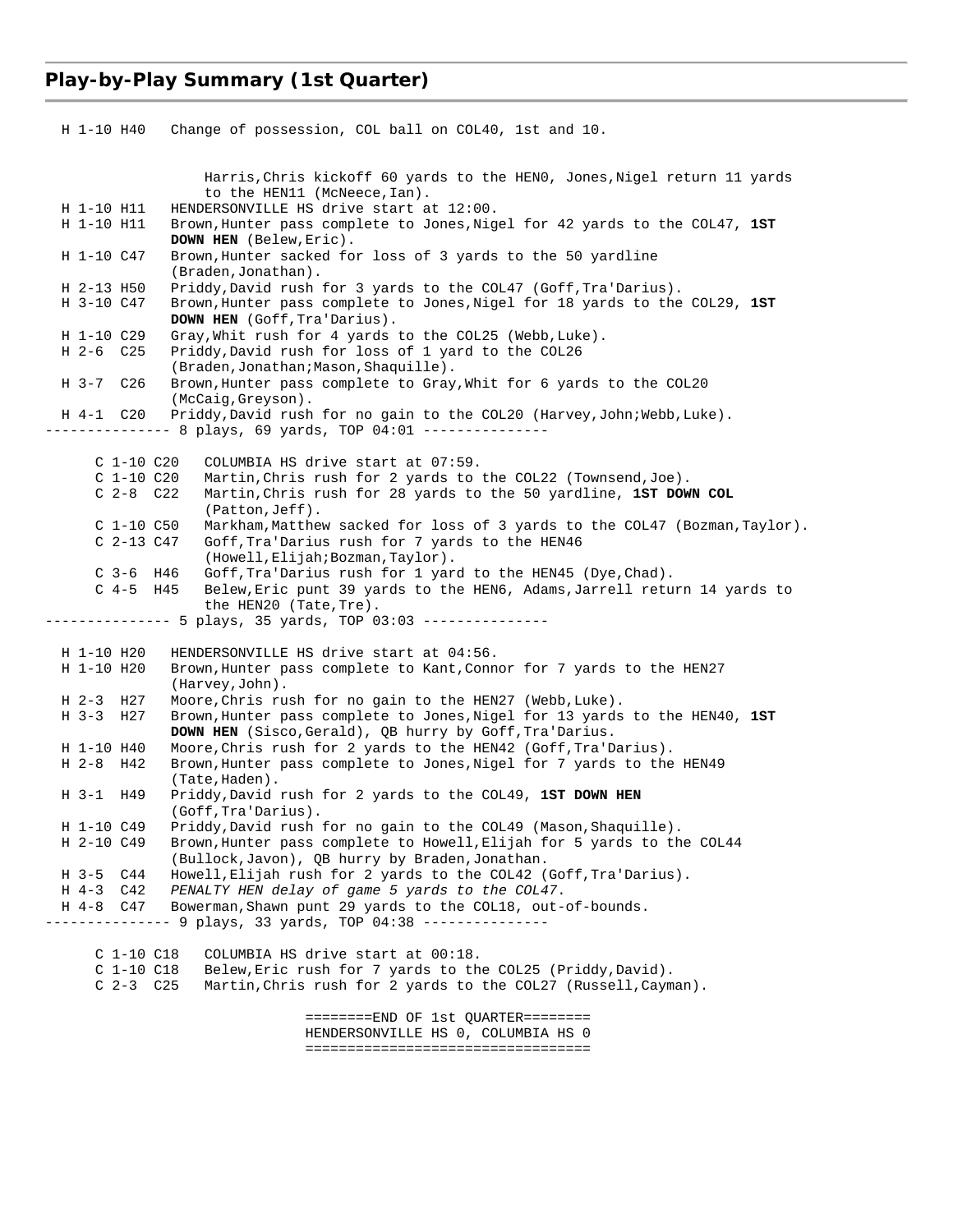# **Play-by-Play Summary (2nd quarter)**

| $C_3-1$ $C_27$  | Start of 2nd quarter, clock 12:00.                                             |
|-----------------|--------------------------------------------------------------------------------|
| $C_3-1$ $C_27$  | Goff, Tra'Darius rush for 7 yards to the COL34, 1ST DOWN COL                   |
|                 | (Russell, Cayman).                                                             |
| $C_1-10C_34$    | Markham, Matthew pass complete to Hall, Dre for 16 yards to the 50             |
|                 | yardline, 1ST DOWN COL (Kant, Connor).                                         |
| $C$ 1-10 $C50$  | Martin, Chris rush for 1 yard to the HEN49 (Gray, Whit), PENALTY COL           |
|                 | holding 10 yards to the COL41.                                                 |
| $C$ 1-19 $C41$  | 1st and 19.                                                                    |
| $C_1-19C41$     | Markham, Matthew pass incomplete to Belew, Eric.                               |
|                 |                                                                                |
| $C2-19 C41$     | Markham, Matthew pass complete to Belew, Eric for 51 yards to the HEN8,        |
|                 | 1ST DOWN COL (Rogers, Ryan).                                                   |
| $C$ 1-G $H08$   | Goff, Tra'Darius rush for 6 yards to the HEN2 (Priddy, David).                 |
| $C$ 2-G H02     | Timeout Columbia HS, clock 10:01.                                              |
| $C2-G$ HO2      | Goff, Tra'Darius rush for 2 yards to the HENO, TOUCHDOWN, clock 09:57.         |
|                 | Harris, Chris kick attempt good.                                               |
|                 |                                                                                |
|                 | =====================================                                          |
|                 | HENDERSONVILLE HS 0, COLUMBIA HS 7                                             |
|                 | ====================================                                           |
|                 |                                                                                |
|                 | ------- 9 plays, 82 yards, TOP 02:21 ---------------                           |
|                 |                                                                                |
|                 | Harris, Chris kickoff 46 yards to the HEN14, Jones, Nigel return 12 yards      |
|                 | to the HEN26 (Booker, Travis).                                                 |
| H 1-10 H26      | HENDERSONVILLE HS drive start at 09:57.                                        |
| H 1-10 H26      | Brown, Hunter pass complete to Dye, Troy for 13 yards to the HEN39, 1ST        |
|                 |                                                                                |
|                 | DOWN HEN (Tate, Tre).                                                          |
| H 1-10 H39      | Brown, Hunter pass incomplete to Jones, Nigel.                                 |
| H 2-10 H39      | Brown, Hunter pass incomplete to Priddy, David.                                |
| H 3-10 H39      | Brown, Hunter sacked for loss of 8 yards to the HEN31 (Mason, Shaquille).      |
| H 4-18 H31      | Bowerman, Shawn punt 34 yards to the COL35, Belew, Eric return 1 yards to the  |
|                 | COL36 (Gray, Whit), PENALTY COL illegal block 10 yards to the COL26,           |
|                 | 1st and 10, COL ball on COL26.                                                 |
|                 | -------- 4 plays, 5 yards, TOP 01:31 ---------------                           |
|                 |                                                                                |
| $C_1-10C_26$    | COLUMBIA HS drive start at 08:26.                                              |
| $C_1-10C_26$    | Markham, Matthew pass complete to Robinson, Jon for 4 yards to the COL30       |
|                 | $(Dye, Chad)$ .                                                                |
| $C$ 2-6 $C$ 30  | Martin, Chris rush for loss of 2 yards to the COL28 (Dye, Troy).               |
| $C_3-8$ $C_28$  | Timeout Columbia HS, clock 07:13.                                              |
| $C_3-8$ $C_28$  | Markham, Matthew pass complete to Belew, Eric for 9 yards to the COL37,        |
|                 | 1ST DOWN COL.                                                                  |
|                 |                                                                                |
| $C$ 1-10 $C$ 37 | Martin, Chris rush for loss of 2 yards to the COL35                            |
|                 | (Russell, Cayman; Townsend, Joe).                                              |
| $C$ 2-12 $C$ 35 | Markham, Matthew sacked for loss of 8 yards to the COL27                       |
|                 | (Dye, Chad; Russell, Cayman).                                                  |
| $C_3-20 C27$    | Markham, Matthew rush for loss of 5 yards to the COL22, fumble by              |
|                 | Markham, Matthew recovered by COL Markham, Matthew at COL20, Markham, Matthew  |
|                 | for 3 yards to the $COL23$ (Gray, Whit; Townsend, Joe).                        |
| $C$ 4-24 $C$ 23 | Belew, Eric punt 39 yards to the HEN38, downed.                                |
|                 | ------------ 6 plays, minus 3 yards, TOP 03:39 --------------                  |
|                 |                                                                                |
| H 1-10 H38      | HENDERSONVILLE HS drive start at 04:47.                                        |
| H 1-10 H38      | HEN ball on HEN39.                                                             |
| H 1-10 H39      | Priddy, David rush for 2 yards to the HEN41 (Bullock, Javon).                  |
| H 2-8 H 41      | Moore, Chris rush for 5 yards to the HEN46 (Goff, Tra'Darius).                 |
| H 3-3 H 46      | Moore, Chris rush for 2 yards to the HEN48 (Mason, Shaquille).                 |
| H 4-1 H48       | PENALTY COL Encroachment 5 yards to the COL47, 1ST DOWN HEN.                   |
| H 1-10 C47      | Brown, Hunter pass intercepted by Belew, Eric at the COL26, Belew, Eric return |
|                 | 16 yards to the COL42 (Jones, Nigel).                                          |
|                 |                                                                                |
|                 | ------- 4 plays, 14 yards, TOP 02:19 ---------------                           |
|                 |                                                                                |
| $C_1-10C_42$    | COLUMBIA HS drive start at 02:28.                                              |
| $C_1-10C_42$    | Markham, Matthew pass incomplete to Sisco, Gerald (Patton, Jeff).              |
| $C2-10 C42$     | Markham, Matthew pass incomplete to Belew, Eric.                               |
| $C_3-10 C42$    | Markham, Matthew pass complete to Belew, Eric for 21 yards to the HEN37,       |
|                 | 1ST DOWN COL (Lamb, Austin), QB hurry by Townsend, Joe.                        |
| $C$ 1-10 H37    | Markham, Matthew pass incomplete to Hall, Dre.                                 |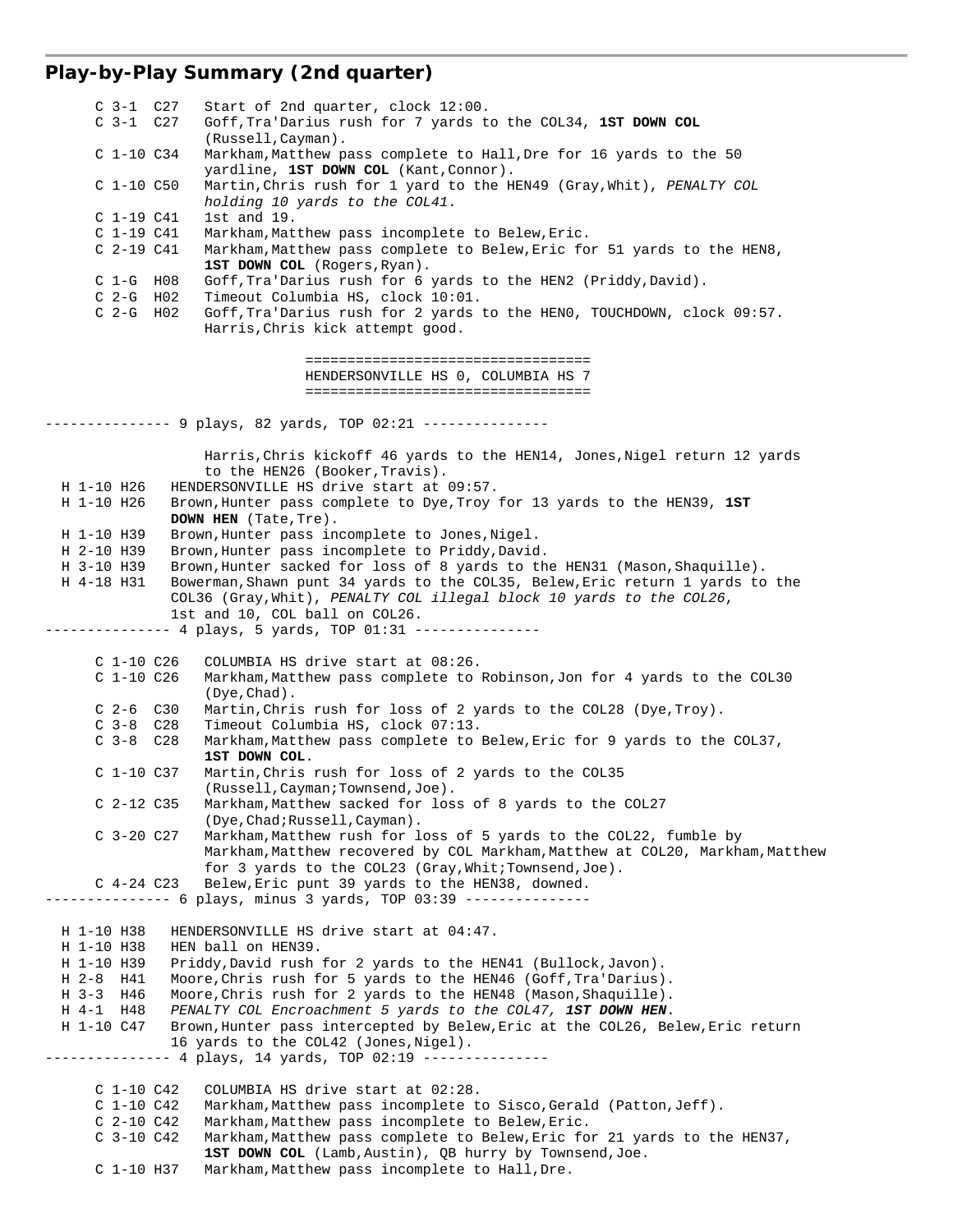| $C2-10$ H37<br>Markham, Matthew sacked for loss of 7 yards to the HEN44 (Townsend, Joe). |
|------------------------------------------------------------------------------------------|
| $C$ 3-17 H44<br>PENALTY HEN personal foul 15 yards to the HEN29.                         |
| $C$ 3-2 H29<br>Markham, Matthew pass incomplete to Belew, Eric.                          |
| $C_4-2$ H29<br>Goff, Tra'Darius rush for loss of 2 yards to the HEN31, fumble forced by  |
| Dye, Chad, fumble by Goff, Tra'Darius recovered by HEN Patton, Jeff at HEN24,            |
| Patton, Jeff for 5 yards to the HEN29 (Owens, Desmond).                                  |
| ---------               7 plays, 34 yards, TOP 00:58 ---------------                     |
|                                                                                          |
| H 1-10 H29<br>HENDERSONVILLE HS drive start at 01:30, HEN ball on HEN29.                 |
| Gray, Whit rush for 5 yards to the HEN34 (Matheny, Ashton).<br>H 1-10 H29                |
| Howell, Elijah rush for 18 yards to the COL48, 1ST DOWN HEN<br>H 2-5 H34                 |
| (Mason, Shaquille), PENALTY COL face mask 5 yards to the COL43.                          |
| $1st$ and $10.$<br>$H$ 1-5 $C43$                                                         |
| H 1-10 C43<br>Brown, Hunter pass complete to Jones, Nigel for 13 yards to the COL30, 1ST |
| <b>DOWN HEN</b> (Harvey, John).                                                          |
| Timeout Hendersonville HS, clock 00:28.<br>H 1-10 C30                                    |
| H 1-10 C30<br>Brown, Hunter pass incomplete to Howell, Elijah.                           |
| H 2-10 C30<br>Brown, Hunter pass incomplete to Dye, Troy, QB hurry by Braden, Jonathan.  |
| H 3-10 C30<br>Timeout Hendersonville HS, clock 00:17.                                    |
| Brown, Hunter rush for 8 yards to the COL22 (Bullock, Javon).<br>H 3-10 C30              |
| Timeout Columbia HS, clock 00:10.<br>H 4-2 C22                                           |
| Bowerman, Shawn field goal attempt from 39 MISSED - wide right, spot at<br>H 4-2 C22     |
| COL20, clock 00:05.                                                                      |
| -------------              7 plays, 49 yards, TOP 01:25 ---------------                  |
|                                                                                          |
| COLUMBIA HS drive start at 00:05.<br>C 1-10 C20                                          |
| $C$ 1-10 $C20$ End of half, clock $00:00$ .                                              |
|                                                                                          |
|                                                                                          |

 ========END OF 2nd QUARTER======== HENDERSONVILLE HS 0, COLUMBIA HS 7 ==================================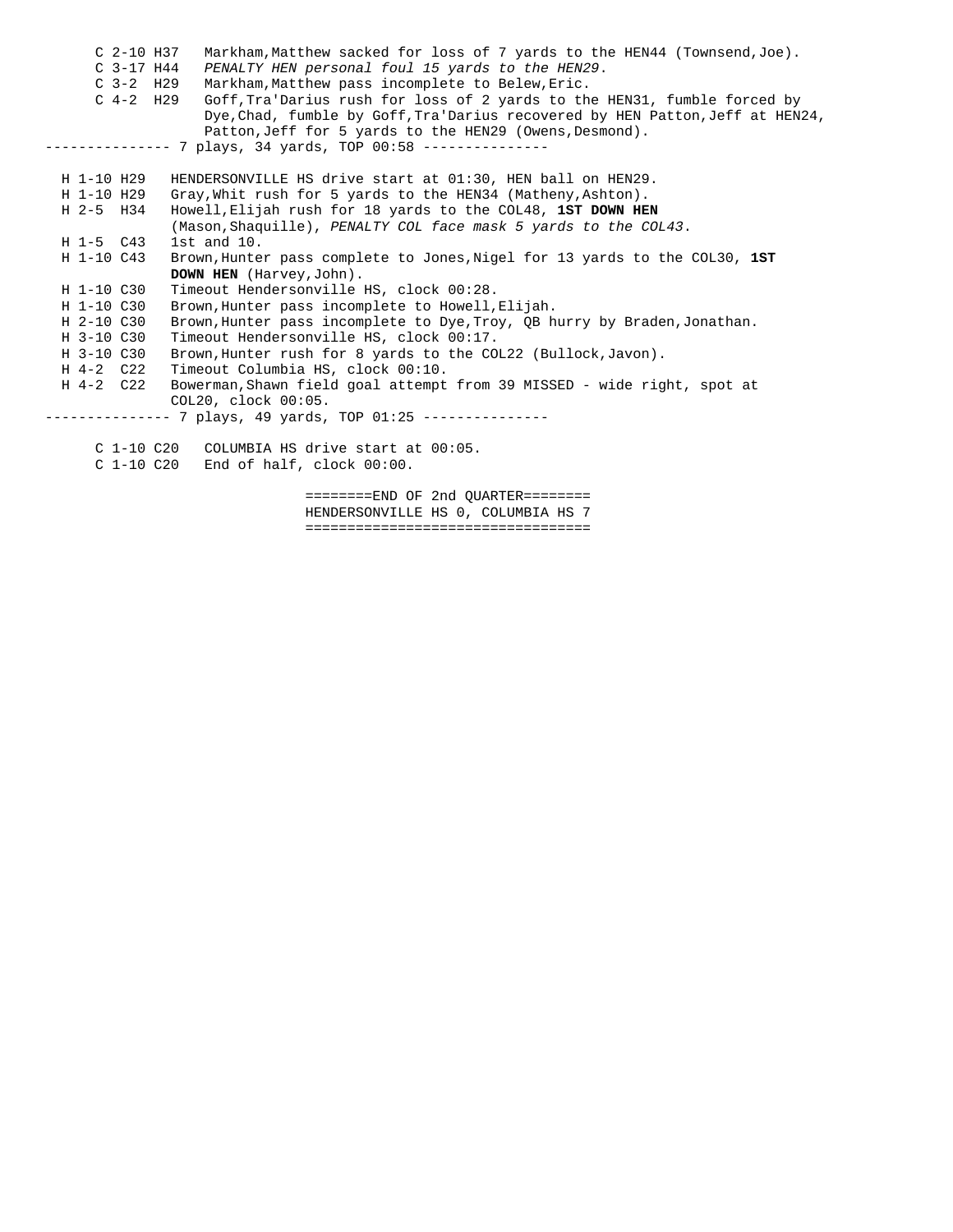# **Play-by-Play Summary (3rd quarter)**

| H 1-10 H40<br>HENDERSONVILLE HS drive start at 12:00.                                                                                                                                                                                                                                                                                                                                                                                                                                                                                                                                                                                                                                                                                                                                                                                                                                                                                                                                                                                                                                                                                                                                                                                                                                                                                                                                                                                                                                                                                                                                                                                                           |
|-----------------------------------------------------------------------------------------------------------------------------------------------------------------------------------------------------------------------------------------------------------------------------------------------------------------------------------------------------------------------------------------------------------------------------------------------------------------------------------------------------------------------------------------------------------------------------------------------------------------------------------------------------------------------------------------------------------------------------------------------------------------------------------------------------------------------------------------------------------------------------------------------------------------------------------------------------------------------------------------------------------------------------------------------------------------------------------------------------------------------------------------------------------------------------------------------------------------------------------------------------------------------------------------------------------------------------------------------------------------------------------------------------------------------------------------------------------------------------------------------------------------------------------------------------------------------------------------------------------------------------------------------------------------|
|                                                                                                                                                                                                                                                                                                                                                                                                                                                                                                                                                                                                                                                                                                                                                                                                                                                                                                                                                                                                                                                                                                                                                                                                                                                                                                                                                                                                                                                                                                                                                                                                                                                                 |
| Bowerman, Shawn kickoff 52 yards to the COL8, Belew, Eric return 24 yards to<br>the COL32 (West, Brandon).<br>C 1-10 C32<br>COLUMBIA HS drive start at 12:00.<br>C 1-10 C32<br>Markham, Matthew pass complete to Belew, Eric for no gain to the COL32,<br>fumble forced by Kant, Connor, fumble by Belew, Eric recovered by HEN<br>Bozman, Taylor at COL32, Bozman, Taylor for 9 yards to the COL23, Townsend, Joe<br>for 23 yards to the COLO, TOUCHDOWN, clock 11:41.<br>------ 1 plays, 0 yards, TOP 00:19 ---------------                                                                                                                                                                                                                                                                                                                                                                                                                                                                                                                                                                                                                                                                                                                                                                                                                                                                                                                                                                                                                                                                                                                                   |
| Bowerman, Shawn kick attempt good.                                                                                                                                                                                                                                                                                                                                                                                                                                                                                                                                                                                                                                                                                                                                                                                                                                                                                                                                                                                                                                                                                                                                                                                                                                                                                                                                                                                                                                                                                                                                                                                                                              |
| ====================================<br>HENDERSONVILLE HS 7, COLUMBIA HS 7<br>=====================================                                                                                                                                                                                                                                                                                                                                                                                                                                                                                                                                                                                                                                                                                                                                                                                                                                                                                                                                                                                                                                                                                                                                                                                                                                                                                                                                                                                                                                                                                                                                             |
| Bowerman, Shawn kickoff 54 yards to the COL6, Belew, Eric return 22 yards to<br>the COL28 (Dye, Chad).<br>C 1-10 C28<br>COLUMBIA HS drive start at 11:41.<br>C 1-10 C28<br>Martin, Chris rush for 4 yards to the COL32 (Howell, Elijah).<br>$C$ 2-6 $C$ 32<br>Markham, Matthew pass complete to Hall, Dre for 68 yards to the HENO,<br>1ST DOWN COL, TOUCHDOWN, clock 10:50.<br>Harris, Chris kick attempt good.                                                                                                                                                                                                                                                                                                                                                                                                                                                                                                                                                                                                                                                                                                                                                                                                                                                                                                                                                                                                                                                                                                                                                                                                                                                |
| =====================================<br>HENDERSONVILLE HS 7, COLUMBIA HS 14<br>======================================                                                                                                                                                                                                                                                                                                                                                                                                                                                                                                                                                                                                                                                                                                                                                                                                                                                                                                                                                                                                                                                                                                                                                                                                                                                                                                                                                                                                                                                                                                                                          |
| --------- 2 plays, 72 yards, TOP 00:51 ---------------                                                                                                                                                                                                                                                                                                                                                                                                                                                                                                                                                                                                                                                                                                                                                                                                                                                                                                                                                                                                                                                                                                                                                                                                                                                                                                                                                                                                                                                                                                                                                                                                          |
| Harris, Chris kickoff 59 yards to the HEN1, Jones, Nigel return 19 yards<br>to the HEN20 (Matheny, Ashton).<br>HENDERSONVILLE HS drive start at 10:50.<br>H 1-10 H20<br>Priddy, David rush for 2 yards to the HEN22 (Goff, Tra'Darius).<br>H 1-10 H20<br>Timeout Hendersonville HS, clock 09:58.<br>H 2-8 H 22<br>$H$ 2-8 $H$ 22<br>Priddy, David rush for 5 yards to the HEN27 (Harvey, John).<br>H 3-3 H 27<br>Priddy, David rush for 5 yards to the HEN32, 1ST DOWN HEN<br>(Goff, Tra'Darius; Webb, Luke).<br>Brown, Hunter pass complete to Kant, Connor for 14 yards to the HEN46, 1ST<br>H 1-10 H32<br><b>DOWN HEN</b> (Goff, Tra'Darius).<br>H 1-10 H46<br>Adams, Jarrell rush for 2 yards to the HEN48 (Goff, Tra'Darius).<br>Adams, Jarrell rush for loss of 2 yards to the HEN46<br>H 2-8 H 48<br>(Webb, Luke; Mason, Shaquille).<br>Brown, Hunter sacked for loss of 7 yards to the HEN39 (Goff, Tra'Darius).<br>H 3-10 H46<br>Bowerman, Shawn punt 30 yards to the COL31, downed.<br>H 4-17 H39<br>-------------- 7 plays, 19 yards, TOP 04:21 ---------------<br>$C_1-10C31$<br>COLUMBIA HS drive start at 06:29.<br>$C$ 1-10 $C31$<br>COL ball on COL32.<br>Martin, Chris rush for 3 yards to the COL35 (Bozman, Taylor; Gray, Whit).<br>$C_1-10C32$<br>$C2-7C35$<br>Martin, Chris rush for 39 yards to the HEN26, 1ST DOWN COL<br>(Jones, Nigel).<br>$C$ 1-10 H26<br>Goff, Tra'Darius rush for 10 yards to the HEN16, 1ST DOWN COL<br>(Priddy, David).<br>$C$ 1-10 H16<br>Goff, Tra'Darius rush for 16 yards to the HENO, 1ST DOWN COL,<br>TOUCHDOWN, clock 05:05.<br>Harris, Chris kick attempt good.<br>====================================== |
| HENDERSONVILLE HS 7, COLUMBIA HS 21<br>-----------------------------------<br>--------------   4 plays, 68 yards, TOP 01:24 ---------------                                                                                                                                                                                                                                                                                                                                                                                                                                                                                                                                                                                                                                                                                                                                                                                                                                                                                                                                                                                                                                                                                                                                                                                                                                                                                                                                                                                                                                                                                                                     |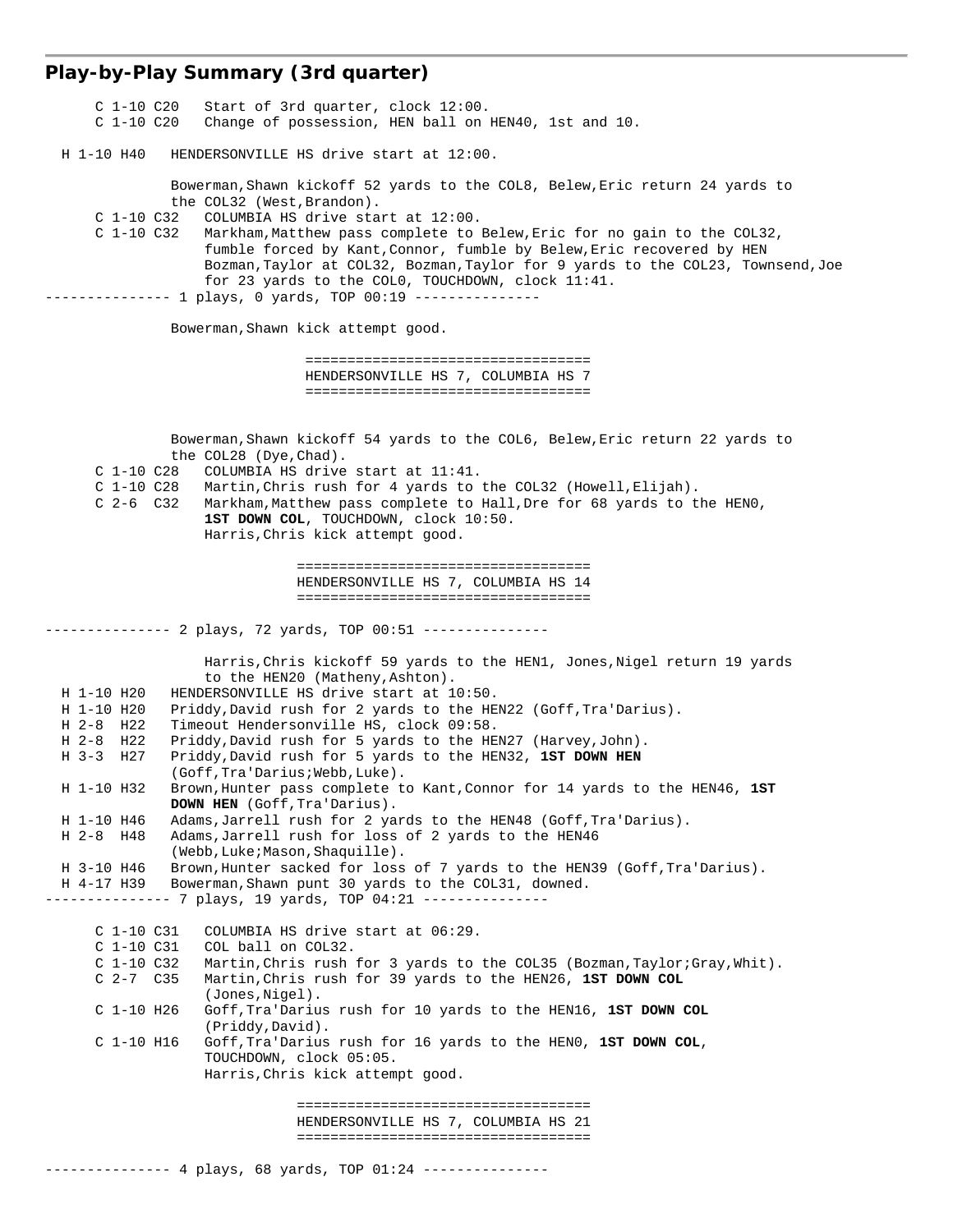Harris,Chris kickoff 60 yards to the HEN0, touchback. H 1-10 H20 HENDERSONVILLE HS drive start at 05:05. H 1-10 H20 Gray,Whit rush for 17 yards to the HEN37, **1ST DOWN HEN** (Goff,Tra'Darius). H 1-10 H37 Brown,Hunter pass complete to Priddy,David for 20 yards to the COL43, **1ST DOWN HEN** (Harvey,John). H 1-10 C43 Moore,Chris rush for 8 yards to the COL35 (Mason,Shaquille). H 2-2 C35 Moore,Chris rush for 3 yards to the COL32, **1ST DOWN HEN** (Braden,Jonathan;Goff,Tra'Darius). H 1-10 C32 Gray,Whit rush for 19 yards to the COL13, **1ST DOWN HEN** (Bullock,Javon;Goff,Tra'Darius). H 1-10 C13 Howell,Elijah rush for 5 yards to the COL8 (Sisco,Gerald). H 2-5 C08 Gray,Whit rush for 3 yards to the COL5 (Webb,Luke). H 3-2 C05 Brown,Hunter sacked for loss of 16 yards to the COL21 (Harvey,John). H 4-18 C21 Brown,Hunter pass incomplete to Rogers,Ryan (Tate,Haden). -------------- 9 plays, 59 yards, TOP 04:15 --------------C 1-10 C21 COLUMBIA HS drive start at 00:50.<br>C 1-10 C21 Martin. Chris rush for 5 vards to Martin, Chris rush for 5 yards to the COL26 (Russell,Cayman;Hogin,Julian).<br>C 2-5 C26 Martin,Chris rush for 9 yards Martin, Chris rush for 9 yards to the COL35, 1ST DOWN COL (Dye,Chad). C 1-10 C35 Martin,Chris rush for 14 yards to the COL49, **1ST DOWN COL** (Hogin,Julian). ========END OF 3rd QUARTER=========

> HENDERSONVILLE HS 7, COLUMBIA HS 21 ===================================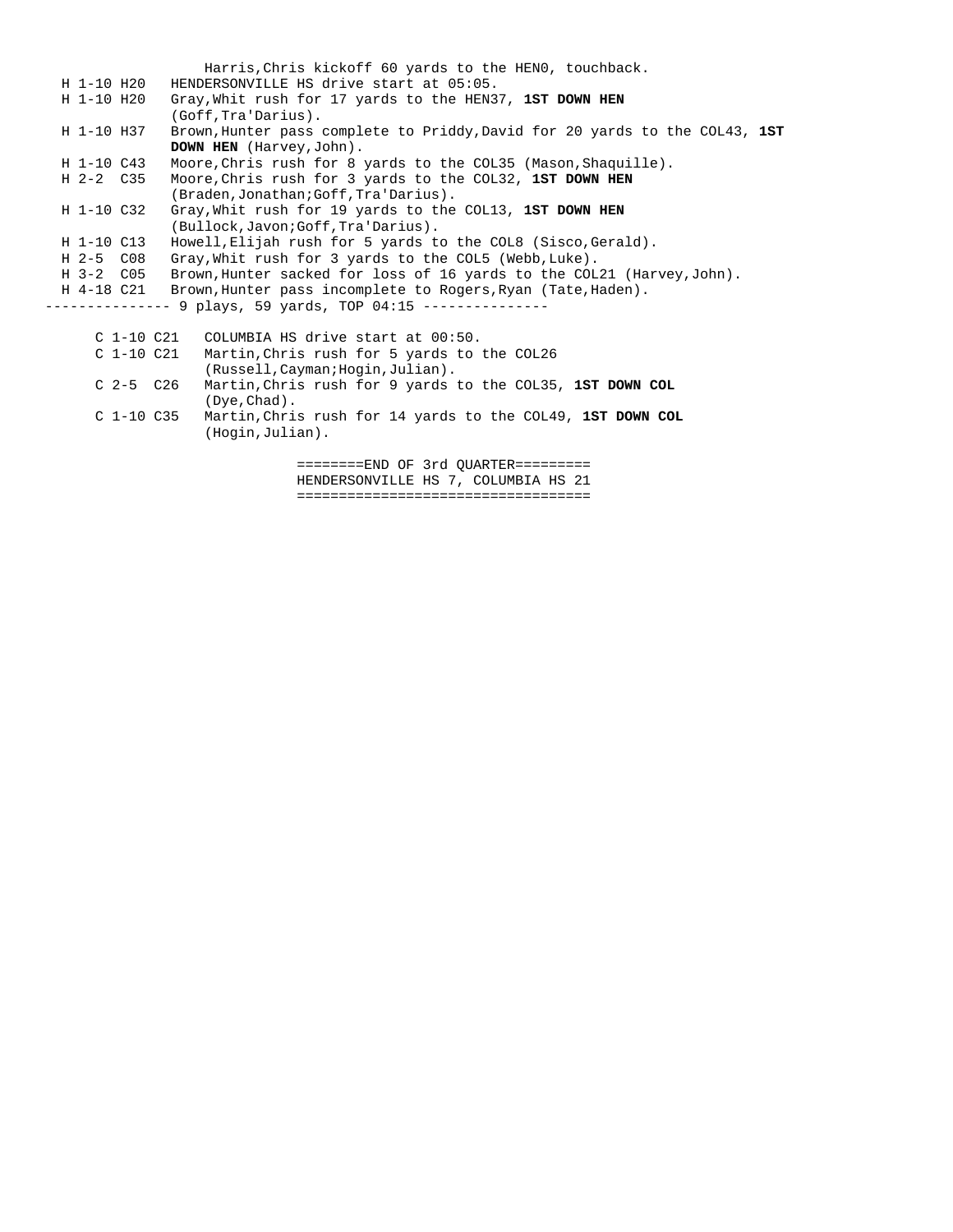## **Play-by-Play Summary (4th quarter)**

| $C_1-10C49$<br>C 1-10 C49 | Start of 4th quarter, clock 12:00.<br>Martin, Chris rush for 14 yards to the HEN37, 1ST DOWN COL          |
|---------------------------|-----------------------------------------------------------------------------------------------------------|
|                           | $(Patton, Jeff)$ .                                                                                        |
| $C$ 1-10 H37              | Martin, Chris rush for no gain to the HEN37 (Townsend, Joe).                                              |
| $C2-10$ H37               | Markham, Matthew rush for 1 yard to the HEN36 (Russell, Cayman).                                          |
| $C$ 3-9 H36               | Markham, Matthew pass complete to Belew, Eric for 13 yards to the HEN23,<br>1ST DOWN COL (Priddy, David). |
| $C$ 1-10 H23              | Goff, Tra'Darius rush for 5 yards to the HEN18 (Townsend, Joe).                                           |
| $C$ 2-5 H18               | Goff, Tra'Darius rush for 18 yards to the HENO, 1ST DOWN COL,                                             |
|                           | TOUCHDOWN, clock 09:28.                                                                                   |
|                           | Harris, Chris kick attempt good.                                                                          |
|                           |                                                                                                           |
|                           | =====================================                                                                     |
|                           | HENDERSONVILLE HS 7, COLUMBIA HS 28                                                                       |
|                           | ======================================                                                                    |
|                           |                                                                                                           |
|                           | ------------ 9 plays, 79 yards, TOP 03:22 ---------------                                                 |
|                           | Harris, Chris kickoff 56 yards to the HEN4, Rogers, Ryan return 17 yards                                  |
|                           | to the HEN21 (Matheny, Ashton; Robinson, Jon).                                                            |
| H 1-10 H21                | HENDERSONVILLE HS drive start at 09:28.                                                                   |
| H 1-10 H21                | Gray, Whit rush for 6 yards to the HEN27 (Hughes, Kenneth).                                               |
| H 2-4 H 27                | Adams, Jarrell rush for 3 yards to the HEN30 (Webb, Luke).                                                |
| H 3-1 H 30                | Gray, Whit rush for 2 yards to the HEN32, 1ST DOWN HEN                                                    |
|                           | (Goff, Tra'Darius).                                                                                       |
| H 1-10 H32<br>H 2-10 H32  | Brown, Hunter pass incomplete to Dye, Troy, QB hurry by Braden, Jonathan.                                 |
|                           | Brown, Hunter pass complete to Adams, Jarrell for 6 yards to the HEN38                                    |
| H 3-4 H 38                | (Bullock, Javon; Goff, Tra'Darius).<br>Moore, Chris rush for 5 yards to the HEN43, 1ST DOWN HEN           |
|                           | (Mason, Shaquille).                                                                                       |
| H 1-10 H43                | Timeout Hendersonville HS, clock 06:14.                                                                   |
| H 1-10 H43                | PENALTY HEN false start 5 yards to the HEN38.                                                             |
| H 1-15 H38                | PENALTY HEN false start 6 yards to the HEN32.                                                             |
| H 1-21 H32                | Adams, Jarrell rush for 26 yards to the COL42, 1ST DOWN HEN                                               |
|                           | $(Belew, Eric)$ .                                                                                         |
| H 1-10 C42                | Brown, Hunter sacked for loss of 5 yards to the COL47 (Webb, Luke), fumble by                             |
|                           | Brown, Hunter recovered by HEN Brown, Hunter at COL49.                                                    |
| H 2-17 C49                | Brown, Hunter pass intercepted by Belew, Eric at the COL13, Belew, Eric return                            |
|                           | 0 yards to the COL13.                                                                                     |
|                           | --------- 9 plays, 30 yards, TOP 05:08 ---------------                                                    |
|                           |                                                                                                           |
| C 1-10 C13                | COLUMBIA HS drive start at 04:20.                                                                         |
| $C_1-10C13$               | Martin, Chris rush for 4 yards to the COL17 (Priddy, David).                                              |
| $C$ 2-6 $C$ 17            | Martin, Chris rush for loss of 2 yards to the COL15 (Townsend, Joe).                                      |
| $C_3-8$ $C_15$            | Goff, Tra'Darius rush for 6 yards to the COL21 (Russell, Cayman).                                         |
| $C_4-2$<br>$C_4-7C16$     | C21<br>PENALTY COL delay of game 5 yards to the COL16.                                                    |
|                           | Harris, Chris punt 35 yards to the HEN49, Adams, Jarrell return 20 yards                                  |
|                           | to the COL31 (Tate, Tre).<br>-------- 3 plays, 3 yards, TOP 02:14 ---------------                         |
|                           |                                                                                                           |
| H 1-10 C31                | HENDERSONVILLE HS drive start at 02:06.                                                                   |
| H 1-10 C31                | Priddy, David rush for 19 yards to the COL12, 1ST DOWN HEN                                                |
|                           | (Sisco, Gerald).                                                                                          |
| H 1-10 C12                | Kabasu, Believe rush for 4 yards to the COL8                                                              |
|                           | (Goff, Tra'Darius; McCaiq, Greyson).                                                                      |
| C <sub>08</sub><br>H 2-6  | Timeout Columbia HS, clock 01:11.                                                                         |
| $H_2-6$<br>CO8            | Moore, Chris rush for loss of 1 yard to the COL9, fumble forced by                                        |
|                           | Harvey, John, fumble by Moore, Chris recovered by HEN Brown, Hunter at COL11.                             |
| H 3-9<br>C11              | Brown, Hunter sacked for loss of 16 yards to the COL27 (Braden, Jonathan).                                |
| H 4-25 C27                | End of game, clock 00:00.                                                                                 |
|                           | ------- 4 plays, 4 yards, TOP 02:06 ---------------                                                       |
|                           |                                                                                                           |
|                           | ============FINAL SCORE============                                                                       |

 HENDERSONVILLE HS 7, COLUMBIA HS 28 ===================================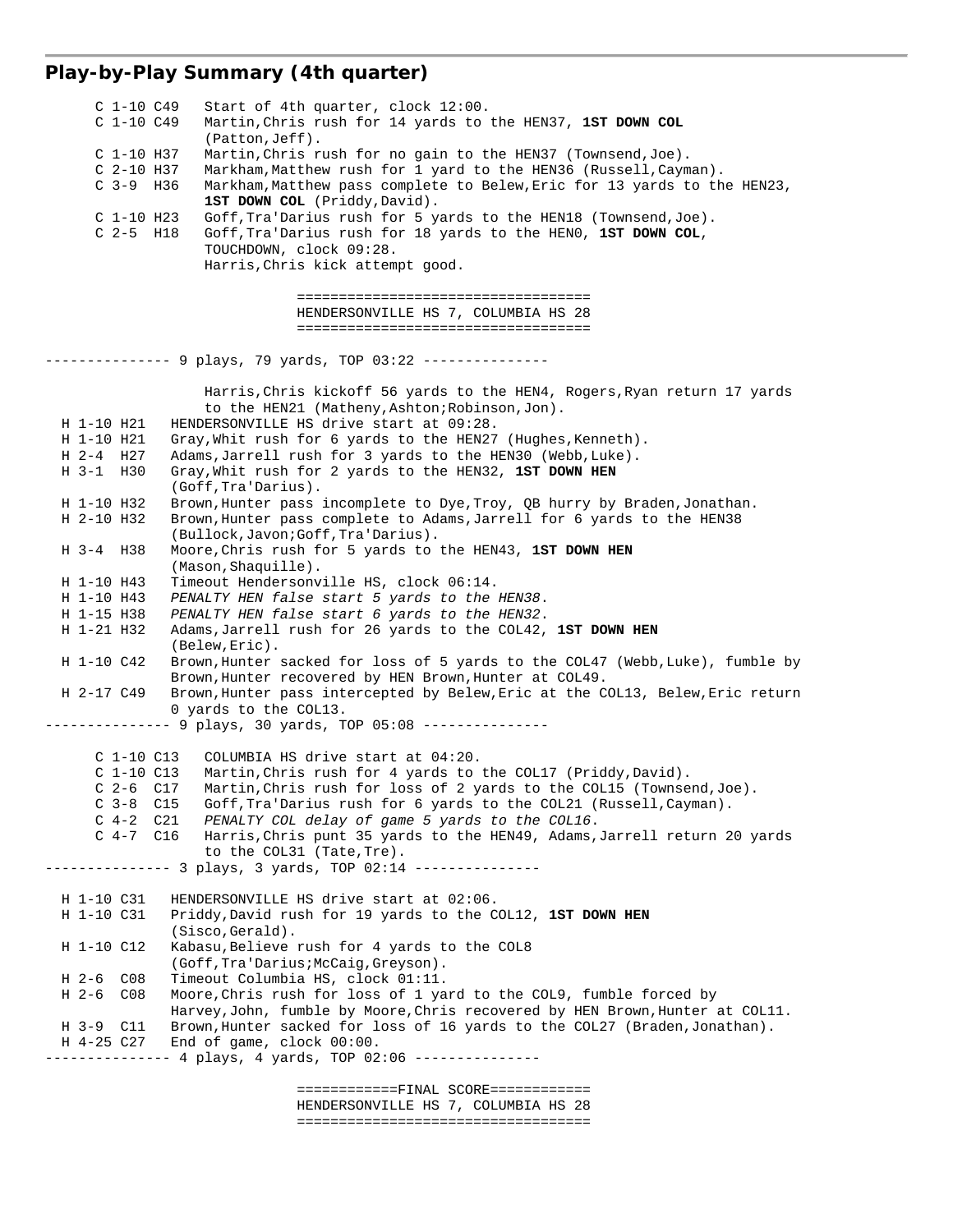## **Play Breakdown Summary**

|                                                                 |                                   |                                     | Play Breakdown Summary (Final)                                       |          |             |                |  |
|-----------------------------------------------------------------|-----------------------------------|-------------------------------------|----------------------------------------------------------------------|----------|-------------|----------------|--|
|                                                                 |                                   |                                     | The Automated ScoreBook                                              |          |             |                |  |
|                                                                 |                                   |                                     | Hendersonville HS vs Columbia HS (Dec 03, 2010 at Cookeville, Tenn.) |          |             |                |  |
|                                                                 |                                   |                                     |                                                                      |          |             |                |  |
| Hendersonville HS                                               |                                   |                                     | Columbia HS                                                          |          |             |                |  |
| RUN PASS Total<br>Down                                          |                                   |                                     | RUN PASS<br>Down                                                     |          |             | Total          |  |
| $\texttt{OVERALL} \dots \dots \dots \quad 34 \quad 26 \quad 60$ |                                   |                                     | $OVERALL$ 30 16                                                      |          |             | 46             |  |
| $1ST$ DOWN $15$ $12$ $27$                                       |                                   |                                     | 1ST DOWN 15 7 22                                                     |          |             |                |  |
| $2ND$ DOWN-SHORT $2$ 0 2                                        |                                   |                                     | $2ND$ DOWN-SHORT $2$ 0                                               |          |             | $\overline{2}$ |  |
| 2ND DOWN-MIDDLE 5 0 5                                           |                                   |                                     | 2ND DOWN-MIDDLE 4 1                                                  |          |             | 5              |  |
| $2ND$ DOWN-LONG 4                                               |                                   | 6 10                                | $2ND$ DOWN-LONG $4$                                                  |          | $4 \quad$   | 8              |  |
| 3RD DOWN-SHORT 2                                                |                                   | $1 \qquad \qquad$<br>$\overline{3}$ | 3RD DOWN-SHORT 1 1                                                   |          |             | $\overline{2}$ |  |
| 3RD DOWN-MIDDLE 4 1                                             |                                   | $5 -$                               | 3RD DOWN-MIDDLE 1                                                    |          | $\mathbf 0$ |                |  |
| $3RD$ $DOWN-LONG$ $1$ $5$                                       |                                   |                                     | $6 \qquad \qquad$<br>$3RD$ DOWN-LONG $2$                             |          |             | 5<br>$3 \sim$  |  |
| $4TH$ DOWN                                                      | $\mathbf{1}$<br>$1 \qquad \qquad$ | $\mathcal{L}$                       | $4TH$ DOWN 1                                                         |          | $\Omega$    |                |  |
| Hendersonville HS                                               |                                   |                                     | Columbia HS                                                          |          |             |                |  |
| Formation RUN PASS Total                                        |                                   |                                     | Formation                                                            | RUN PASS |             | Total          |  |
|                                                                 | 26                                | 60                                  |                                                                      |          | 16          | 46             |  |
| . 34                                                            |                                   |                                     | . 30                                                                 |          |             |                |  |

## **Play Breakdown**

Play Breakdown (Final) Hendersonville HS vs Columbia HS (Dec 03, 2010 at Cookeville, Tenn.)

Hendersonville HS (Sorted by Play type)

| 1ST DOWN RUN                   |      |                                                    | (15 RUN, 12 PASS) | 1ST DOWN PASS      |  |       |        |             |                |
|--------------------------------|------|----------------------------------------------------|-------------------|--------------------|--|-------|--------|-------------|----------------|
| 1-10 C13 #12                   |      | 5 [                                                | -1                | 1-10 C30 #8 to #12 |  |       |        | $ \sqrt{ }$ |                |
| $1 - 10$ H20 #20               |      | 2 [                                                |                   | $1 - 10$ H37 #8    |  |       | to #20 | 20 [        | -1             |
| 1-10 H39 #20                   |      | 2 [                                                |                   | $1 - 10$ H39 #8    |  | to #4 |        | $ \Gamma$   | -1             |
| $1 - 10$ $C49$ #20             |      | $\overline{0}$ $\overline{1}$                      |                   | $1 - 10$ C43 #8    |  | to #4 |        | $13-1$      | -1             |
| 1-10 C31 #20                   |      | 19 [                                               |                   | $1-10$ H11 #8      |  | to #4 |        | 42 [        | J              |
| $1 - 10$ H40 #33               |      | 2 [                                                | 1                 | $1 - 10$ H32 #8    |  | to #7 |        | 14 [        | -1             |
| $1 - 10$ C43 #33               |      | 8 [                                                | -1                | $1-10$ H20 #8      |  | to #7 |        | 7 [         | J.             |
| $1 - 10$ H20 #34               |      | 17 [                                               |                   | 1-10 C47 #8        |  | to #7 |        | INT [       | J.             |
| $1 - 10$ H21 #34               |      | 6 [                                                |                   | $1-10$ H32 #8      |  |       | to #80 | $  \Box$    | -1             |
| $1 - 10$ H29 #34               |      | 5 [                                                |                   | $1-10$ H26 #8      |  |       | to #80 | 13 [        | -1             |
| $1 - 10$ C29 #34               |      | 4 [                                                |                   | 1-10 C47 #8        |  |       | to #   | SACK [      | -1             |
| $1 - 10$ C32 #34               | 19 [ |                                                    |                   | $1 - 10$ $C42$ #8  |  |       | to #   | $-$ [       | $\overline{1}$ |
| $1 - 10$ C12 #35               |      | $4 \left[$                                         |                   |                    |  |       |        |             |                |
| $1 - 21$ H32 #5                |      | 26 [                                               |                   |                    |  |       |        |             |                |
| $1 - 10$ H46 #5                |      | 2 [                                                | 1                 |                    |  |       |        |             |                |
|                                |      |                                                    |                   |                    |  |       |        |             |                |
| 2ND-SHORT RUN (2 RUN, 0 PASS)  |      |                                                    |                   | 2ND-SHORT PASS     |  |       |        |             |                |
| $2-3$ H27 #33                  |      | $\begin{matrix}0\\0\end{matrix}$<br>$\blacksquare$ |                   |                    |  |       |        |             |                |
| $2 - 2$ $C35$ #33              |      | 3 [                                                | -1                |                    |  |       |        |             |                |
| 2ND-MIDDLE RUN (5 RUN, 0 PASS) |      |                                                    |                   | 2ND-MIDDLE PASS    |  |       |        |             |                |
| $2-5$ H34 #12                  | 18 [ |                                                    |                   |                    |  |       |        |             |                |
| $2-6$ $C25$ #20                |      | $-1$ $\Gamma$                                      |                   |                    |  |       |        |             |                |
| 2-6 C08 #33                    |      | $-1$ [                                             | $\mathbf{I}$      |                    |  |       |        |             |                |
| $2-5$ $C08$ #34                |      | $3 \quad$ [                                        | 1                 |                    |  |       |        |             |                |
| 2-4 H27 #5                     |      | $3 \mid$                                           | 1                 |                    |  |       |        |             |                |
| 2ND-LONG RUN (4 RUN, 6 PASS)   |      |                                                    |                   | 2ND-LONG PASS      |  |       |        |             |                |
| 2-13 H50 #20                   |      | 3 [                                                | -1                | 2-10 C49 #8 to #12 |  |       |        | 5 [         | J.             |
| $2 - 8$ H22 #20                |      | 5 [                                                | -1                | 2-10 H39 #8 to #20 |  |       |        | $-$ [       | -1             |
| $2 - 8$ H41 #33                |      | $5 \int$                                           | -1                | $2 - 8$ H42 #8     |  |       | to #4  | 7 I         | J.             |
| $2 - 8$ H48 #5                 |      | $-2$ [                                             |                   | $2 - 10$ H32 #8    |  | to #5 |        | 6 [         | -1             |
|                                |      |                                                    |                   | $2 - 17$ C49 #8    |  | to #7 |        | INT [       | -1             |
|                                |      |                                                    |                   | 2-10 C30 #8 to #80 |  |       |        | $ \Gamma$   | -1             |
|                                |      |                                                    |                   |                    |  |       |        |             |                |
| 3RD-SHORT RUN (2 RUN, 1 PASS)  |      |                                                    |                   | 3RD-SHORT PASS     |  |       |        |             |                |
| $3 - 1$ H49 #20                |      | 2 [                                                | -1                | 3-2 C05 #8 to #    |  |       |        | SACK [      | - 1            |
| 3-1 H30 #34                    |      | $2 \left[ \right]$                                 | 1                 |                    |  |       |        |             |                |